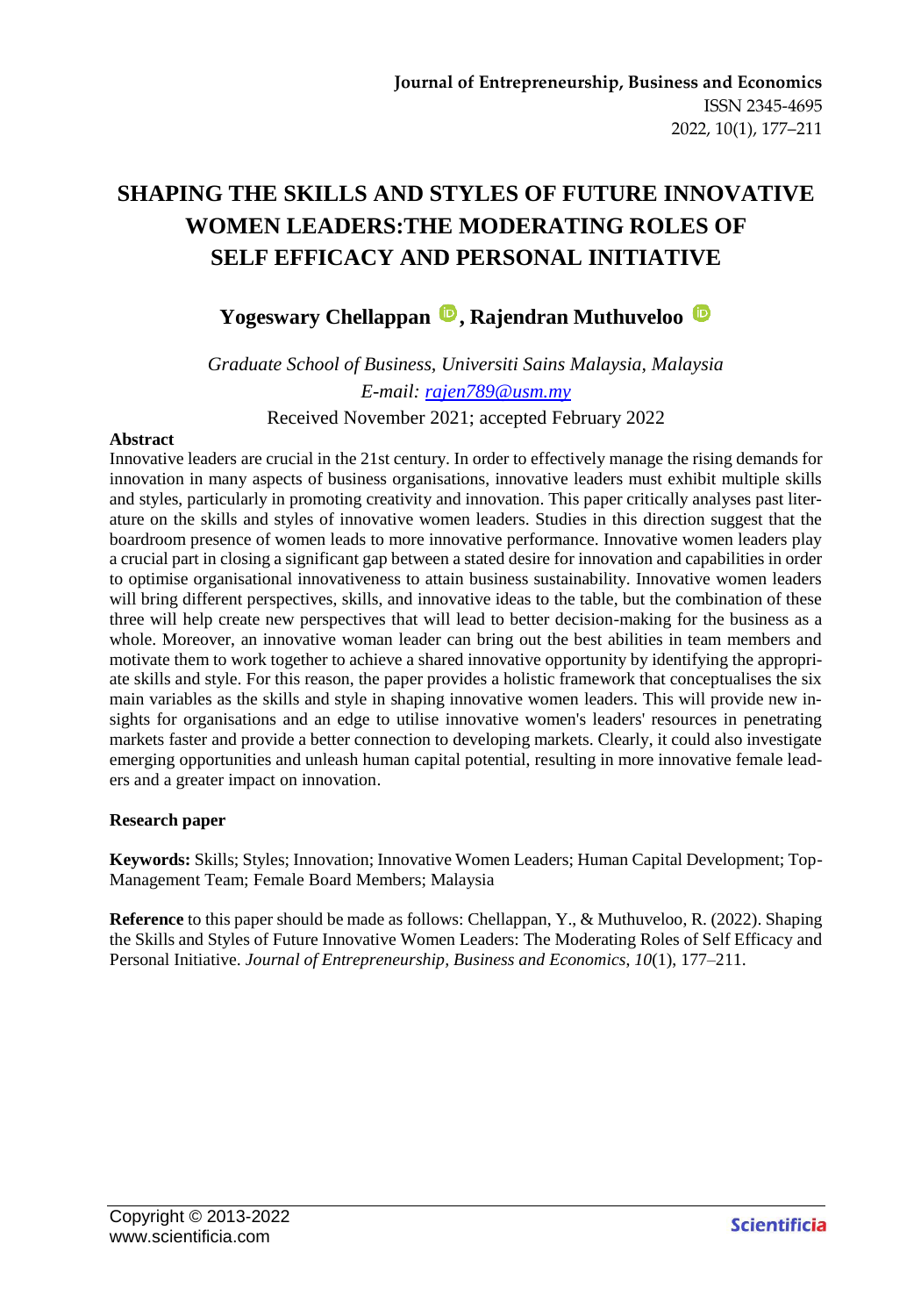## **Introduction**

The world was presently amidst a technological transformation that would fundamentally change the way we lived and worked. Malaysia, one of the leading economies in Southern Asia, was a middle-income country that had unfailingly shown robust growth. Despite the fact that the current government had led the country's progress, Malaysia's economy had been and was progressively opening up and fast developing towards innovation and technology. Modern economies revolve around innovation. Innovation is a powerful tool for development and tackling social and global concerns in emerging economies (Bouzari et al., 2021). Malaysia relies heavily on innovation. It gives organisations an advantage in tighter market penetration and provides a better relationship to develop, which could lead to larger prospects. The definition of innovation has piqued the interest of both researchers and various industrialists, as there is no universally accepted definition of innovation. There were various definitions of innovation, but it was broadly defined to include a variety of types, such as new products or services, new process technologies, new organisational structures or administrative systems, and new plans or programmes pertaining to organisational members (Damanpour, 1996; Dana et al., 2021).

A recent study on innovation identified it as a significant obstacle for leading company growth. Innovation could not thrive at any organisational level in the absence of fully present leadership or the ability to lead individuals. Finding and retaining the appropriate people was a critical component of implementing innovation. It expects people to be open to new ideas and to share their knowledge. Innovation occurs on many levels, and as a result, the skill of a leader has been suggested to be the most essential aspect influencing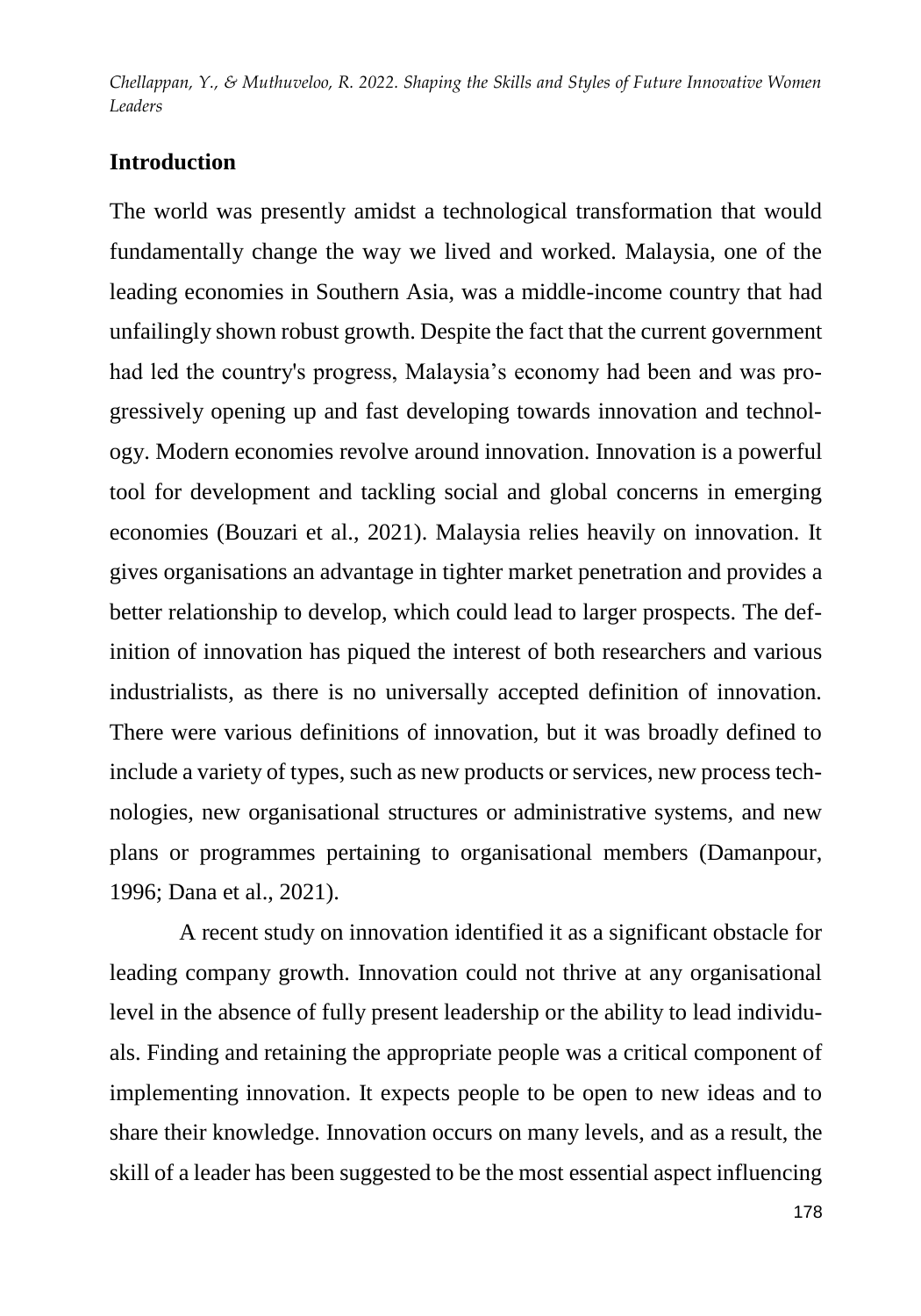innovation (Gumusluoglu and Ilsev, 2009). In order for organisations to adapt to new changes, the need for innovation has resulted in a new focus on the role of leaders in modelling the nature and completion of creative activities (Mumford and Licuanan, 2004). This refers to leaders creating or implementing innovative approaches in order to introduce new thinking and various activities to how they guide, manage, and carry out the task.

According to David Gliddon (2006), innovation leadership is a combination of philosophy and practise that uses various leadership styles to influence employees to develop creative ideas, products, or services. In the practise of innovation leadership, the role of the innovative leader was critical (Hosseini et al., 2022). An innovative leadership philosophy emerged in the early twentieth century and has since gained recognition as a new management thought used by leaders at work. However, some organisations believed that traditional leadership methods were even more effective (Dana et al., 2022 a, b). Yet, transitioning from traditional to innovative ways has rapidly become a requirement, especially when innovative leadership is the new adaptable way and it blends many traditional leadership styles with modern human, professional, organisational, and interactive twists (Campbell, 2012).

The concept of an innovative leader is especially relevant in organisations that must constantly innovate. In particular, in Malaysia, leadership in a multicultural setting necessitates adopting new attitudes and behaviours, while Heffernan (2002) claims that the future of business is dependent on women. According to Nicolai Foss and Jacob Lyngsie of Southern Denmark University, firms that wish to be more innovative should increase the number of women in leadership roles. Based on a survey of 400 Danish firms along with national data from Denmark's labour market, a positive relationship was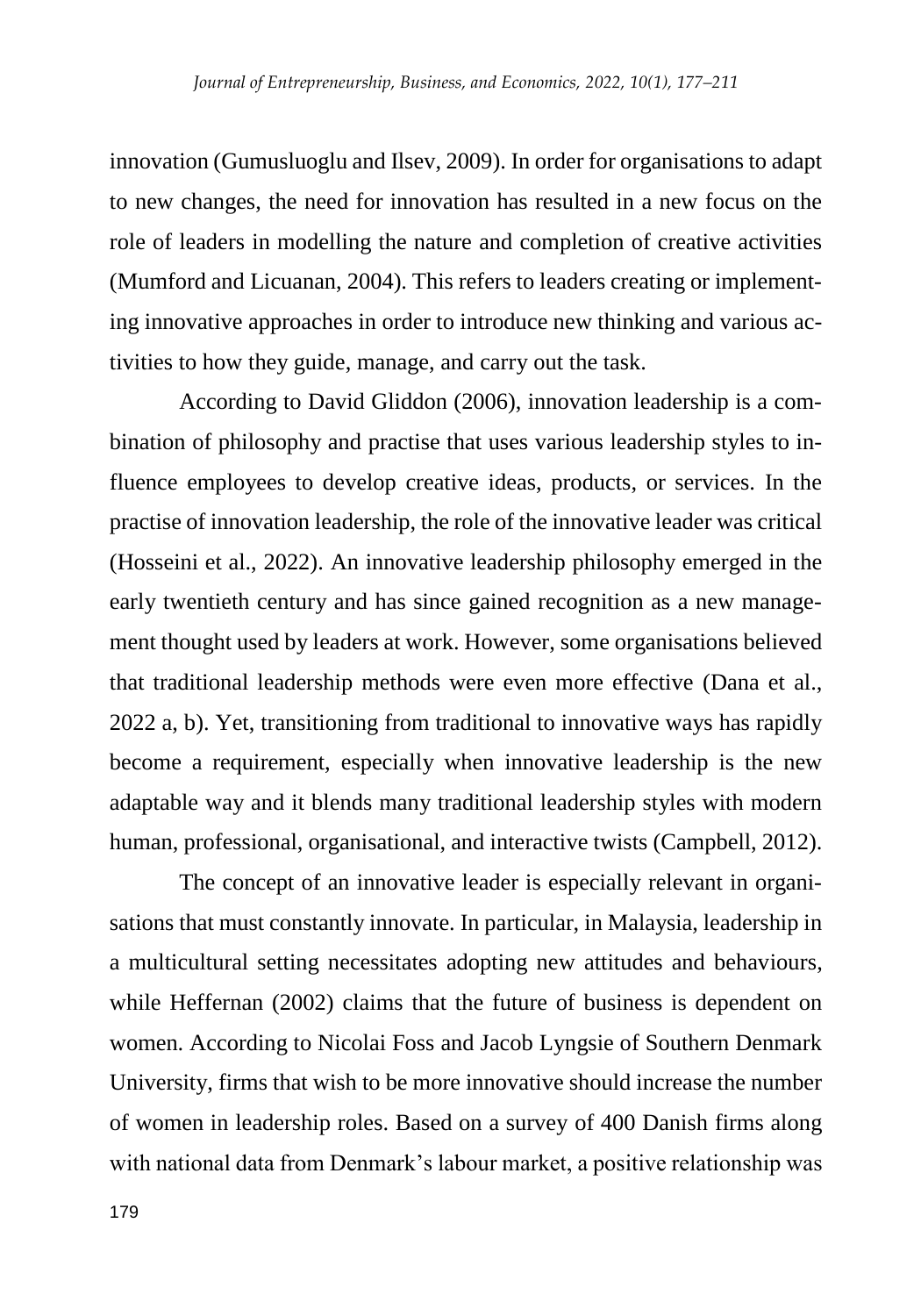found between the proportion of women in top management teams and innovation (Jones, 2019). As a result, in order to build an environment for innovation within organisations, innovative processes, methods, and thinking that are crucial for organisational health and future viability, we must include the current rising workforce of women leaders (Hameed et al., 2021;Pereira et al., 2021).

As per Idris (2009), Malaysian women entrepreneurs have superior inventive aptitude, as evidenced by their openness to new ideas when compared to men, and they use their leadership styles to meet innovative difficulties. Also from Santos et al., (2019), female leaders are more open to new experiences through new ideas, people, and networks, which benefits their company innovations. As a result, gender diversity continues to rise in boardrooms worldwide, including in Malaysia, and it is clear that the growing number of women on boards is a target specified in our policy makers' agendas. This is supported by Malaysian government policies requiring 30% female representation on corporate boards, which should be used and enforced on an ongoing basis to reap the benefits of having a male and female board composition. Hence, this paper will establish the top-management women's teams (TMTs) on boards as the sample selections. Furthermore, the capacity of an organisation to achieve its objectives is not exclusively dependent on the willpower of a single outstanding leader, or even on the efficiency of its chain of command.

The theory of an innovative leader was linked to the leader's skills and traits. Muthuveloo and Teoh (2020), in their I-TOP Strategic Agility model, give position for People-Human Capital Development, which in this context refers to the different types of characters and personalities that individuals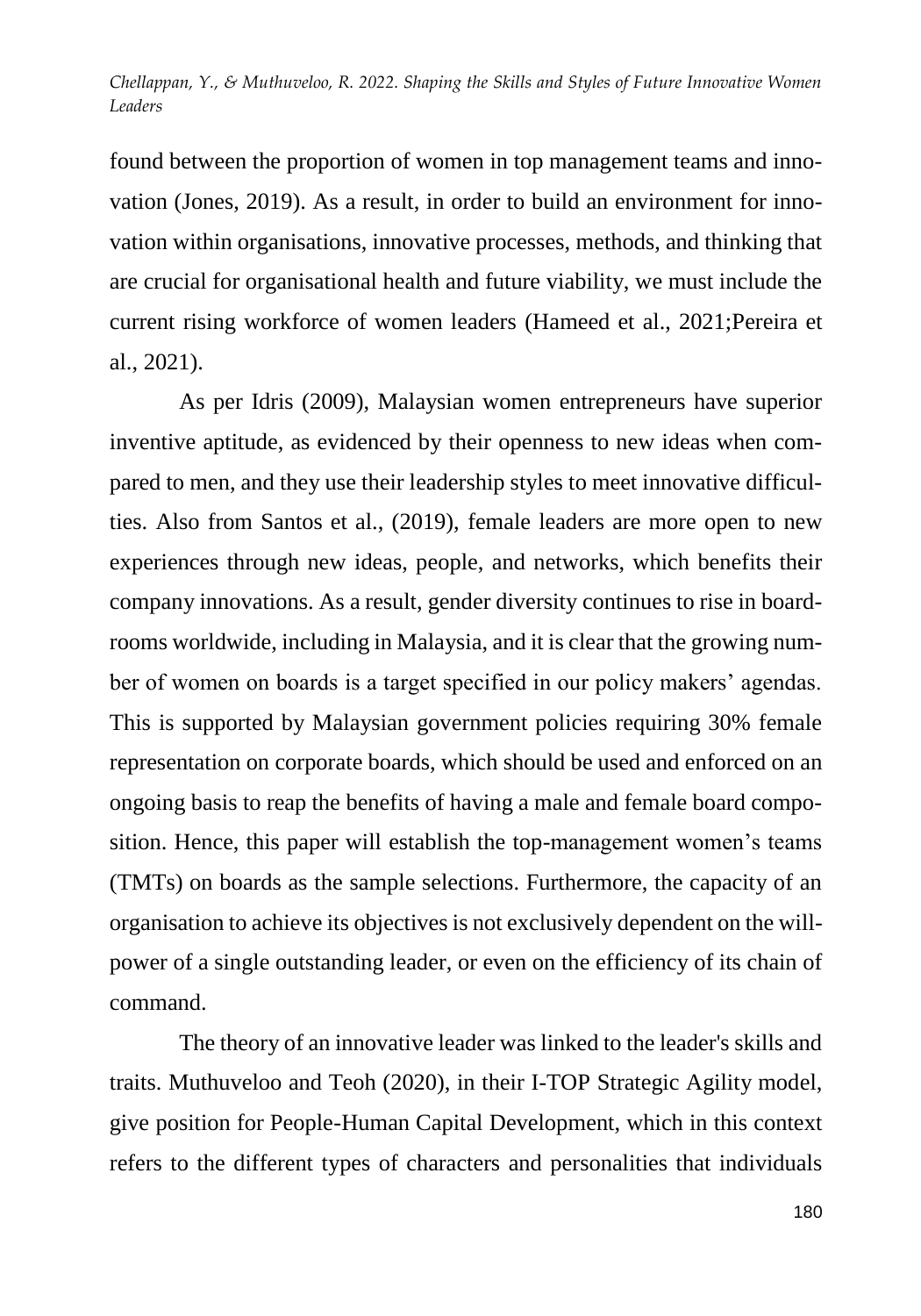possess. Transformers are employees (top executives) who have high awareness, high agility, and novelty. This supported by Chemmanur et al., (2015) expressing that the effect of management team quality on innovative output will be stronger for firms facing financial constraints and for firms in competitive industries (Ebrahimi et al., 2021; Salamzadeh et al., 2019, 2021; Kawamorita et al., 2022). The goal of the human capital strategy is to transform human resources into more tangible assets, as well as to plan and match the organisation's employees to the firm's strategic goals (Koednok, 2011). As a response, top executives must have a varied set of skills and the capacity to select the best strategy at the right moment from a range of options, including low-cost leadership, innovative orientation, diversification strategy, manufacturing, and private brand development (Lin, Chang, and Dang, 2015). Since then, previous studies have demonstrated that the influence that gender diversity may have on board tasks and on strategic decisions is complex due to the factors surrounding the effects of gender diversity (Eagly, 2016). This paper tries to explain why the skills and styles of an innovative woman leader might be a viable alternative to a contemporary leader for unravelling innovation effectively. This would be the measurement for the government, organisations, and industries to envision the future trends of business, technology, and society. Clearly, it could also investigate emerging opportunities to unleash human capital potential, develop more innovative female leaders, and increase the impact of innovation.

In the background of this paper, independent variables which have relevance to shaping the future innovative women leaders observed are visionary, critical thinking, communication skills, emotional intelligence, trans-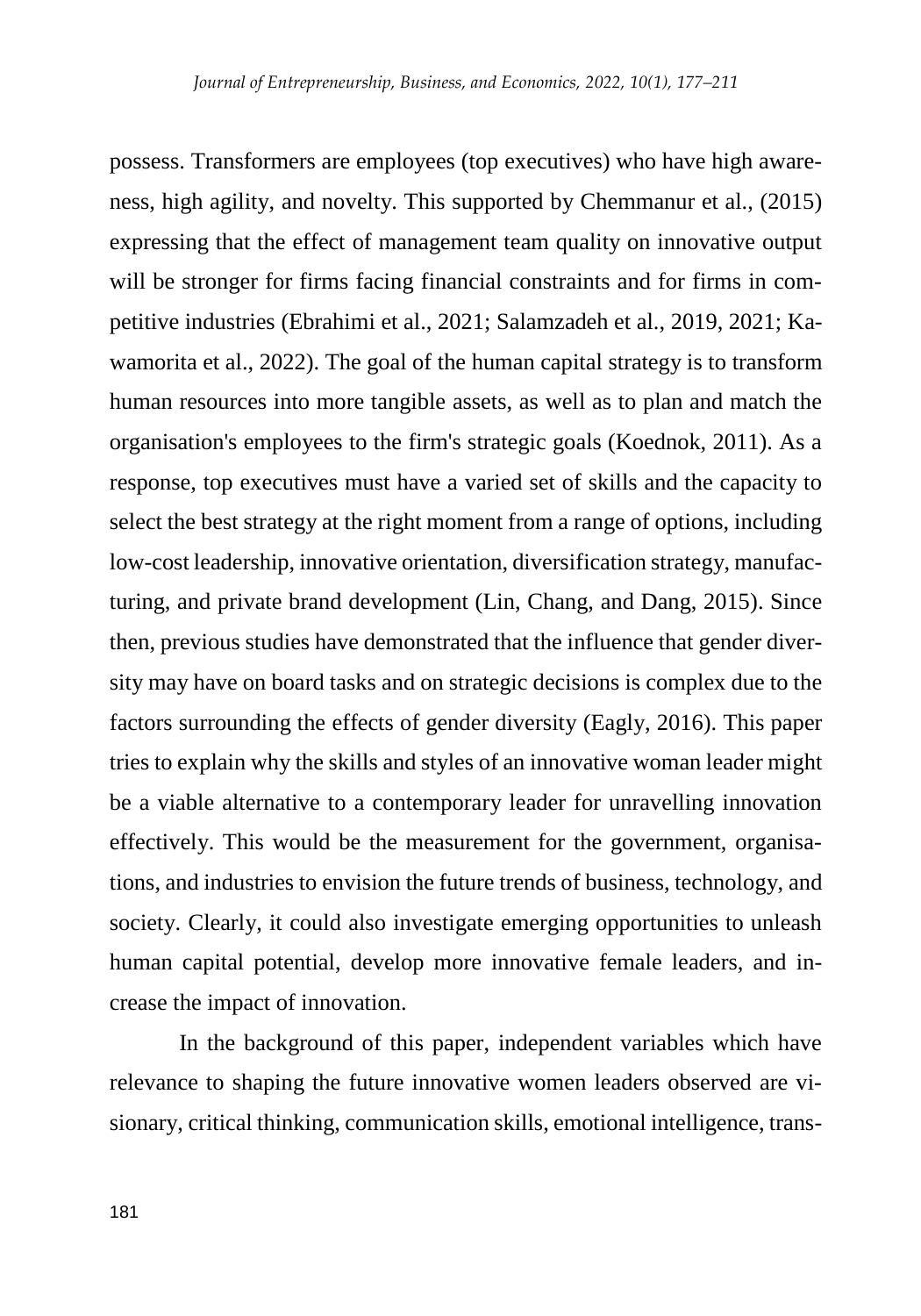formational and transactional styles, while moderating roles such as self-efficacy and personal initiative. Examining the theoretical framework of this study would provide theoretical evidence and assist individuals, primarily women leaders, and organisations in both the manufacturing and service sectors in better understanding the overall dynamics of innovation in the Malaysian context.

#### **Problem Statement**

Innovative leader is getting more prevalent as change has become the norm today and requires openness to continuous innovation. As an innovative leader, it is imperative to figure out how to adopt the unique skills that would set a team in order to create an environment for creativity, freedom, and innovation. In Malaysia, many organisations still fail to unleash their most valuable resources: human creativity, imagination, and original thinking. They lack a systematic approach to foster a culture of innovation. As a result, poor strategic planning, insufficient organisational infrastructure or development, and a failure to adopt emerging technologies may force us to embrace uncertainty and make measuring returns on investment more difficult. Based on a survey done by the World Economic Forum (WEF), Executive Opinion Survey 2017-2018, an inadequately educated workforce, business sophistication, which is the quality of individual firms' operations or strategies, and insufficient capacity to innovate are a few of the problematic factors in succeeding businesses in Malaysia (Royce Tan, 2019).

The outcomes of local and global surveys clearly show that women are still being side-lined in this standpoint as the systems, structures, practices, and thinking of society are prone towards patriarchal beliefs, which will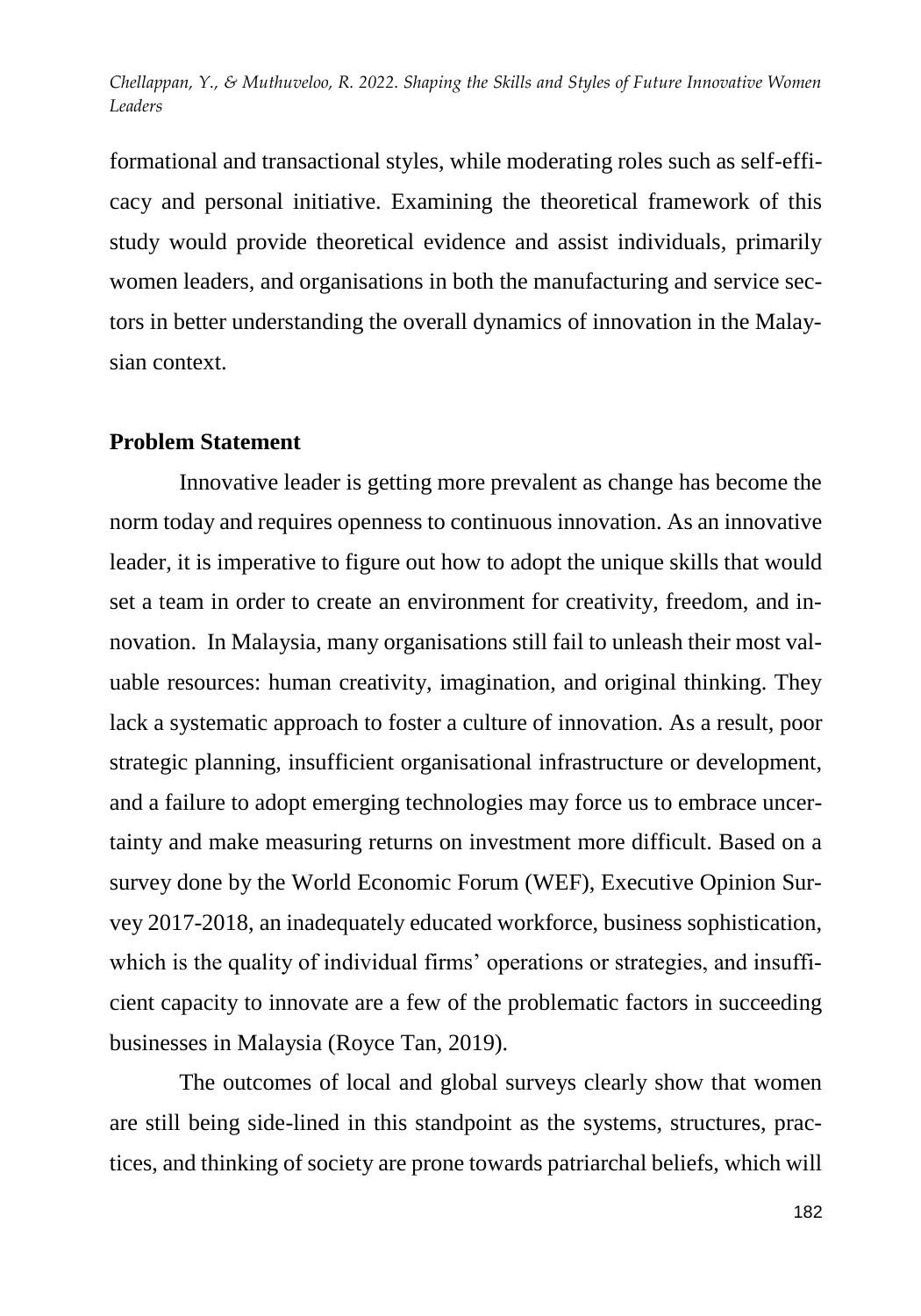not benefit and promote the nation's prosperity (Salamzadeh & Ramadani, 2021; Salamzadeh & Dana, 2021). In a year 2015 survey, the shortage in female economic roles and involvement in the business sector in Malaysia was reflected. At that time, less than 14% (percent) of all board members were female. This explains these statistics, which show the expectations placed on women to carry out the traditional role of caregiver in the family. Many organisations globally are ready to start leveraging an opportunity of a diverse workforce begin by implementing and re-assessing woman as a leader initiatives. This includes in Malaysia in past, committed to driving towards expanding women's participation in the labour market to 57% by 2020.

A number of studies have found positive feedback on gender diversity policy implemented in the country. Among others, Ariff et al., (2017) revealed positive association between gender diversity and innovation performance. In spite of these policies and regulations being structured based on the literature findings, only a few studies have been carried out related to the subject of innovation, in particular expressing the experiences of women leaders in Malaysia's context. During the panel discussion, the Institute of Corporate Directors Malaysia (ICDM) director and 30% Club Malaysia mentor, Datuk Seri Ahmad Johan Mohammad Raslan, said the board of directors and the human resources (HR) department must work hand-in-hand to drive and push women to step up the corporate ladder. Current talent management practises do not address how to holistically cultivate a new crop of talents or how to manage talent displacement to replace unproductive or untrainable skills for future business demands (Radovic Markovic et al., 2013; Palanisamy et al., 2021).With the reference provided, we are able to understand the critical role women in leadership positions play in driving better business performance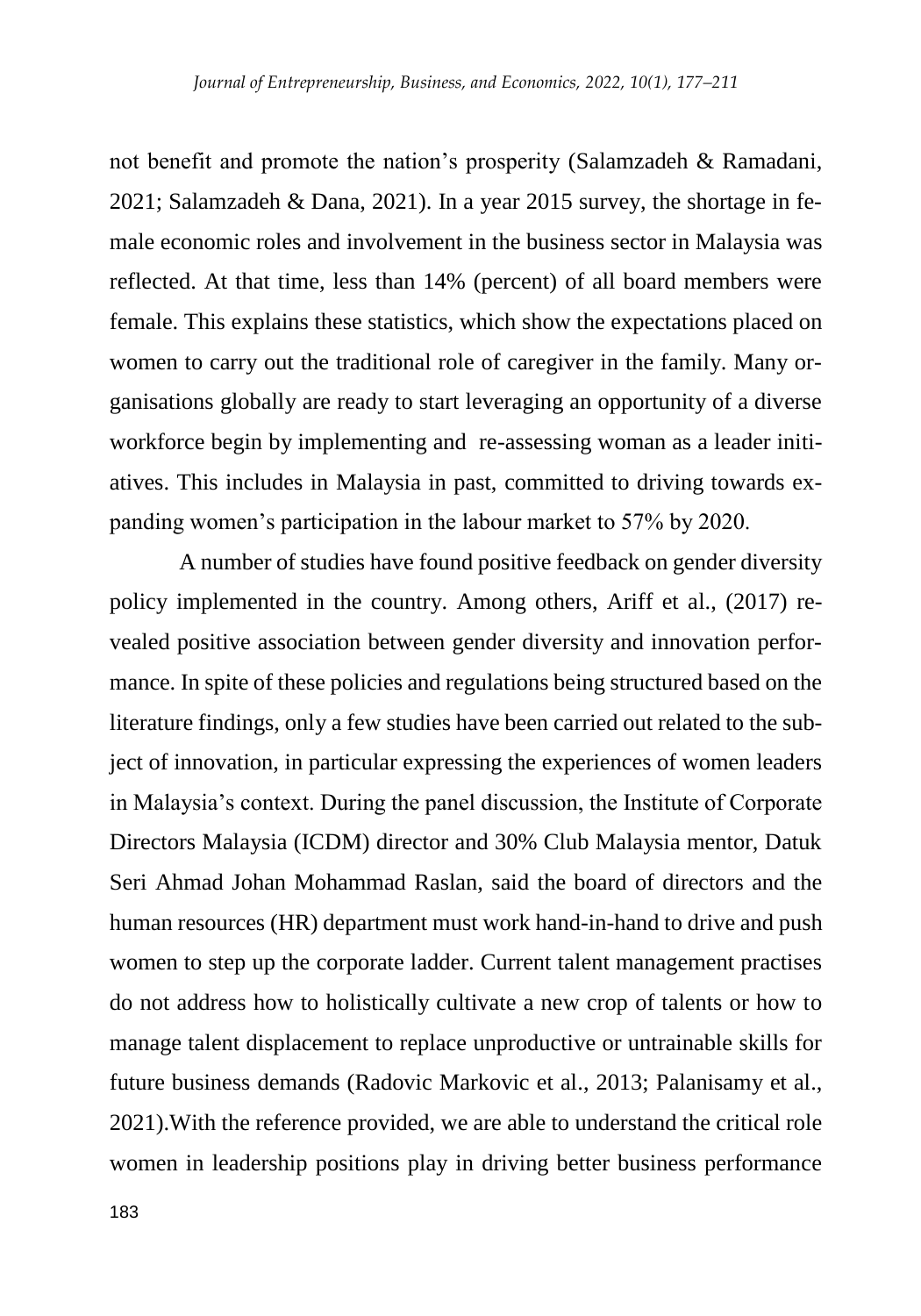and building stronger corporate governance. Therefore, in line with the government's policy to increase the representation of women in leadership, the support and training will help innovative women leaders take ownership of greater responsibility and make a difference within their organisations.

What this paper tries to explore and identify the relevant skills and styles that shape innovative women leaders, since from an organisational perspective, the leader's responsibility may be seen as a hierarchy process in which the leader acts as an initiator, creating and improving the conditions for the team to apply their capacities in delivering creative innovation results (Shalley and Gilson, 2004). Henceforth, realising the relationship between innovative women leaders and their relevant skills and styles could offer practical insights for organisation management for two reasons. Primarily, management would be able to optimise policy-making processes as they concern a new output line, in particular, organisations that would like to shape or adopt and support the government's current strategies to empower women in the workforce. Secondly, this may assist in allocating resources further effectively.

### **Research Gap**

According to Merican (2017) in his article, Malaysia is not yet fully leveraging the strength of its natural diversity. Especially as Malaysia shifts from resource-based and lower-end manufacturing to higher value-added services, it becomes more critical for us to embrace diversity as different perspectives spur creativity and innovation. Ab Rahman and Ismail (2018) stated that in Malaysia, to achieve these focuses, the public sector faces a few chal-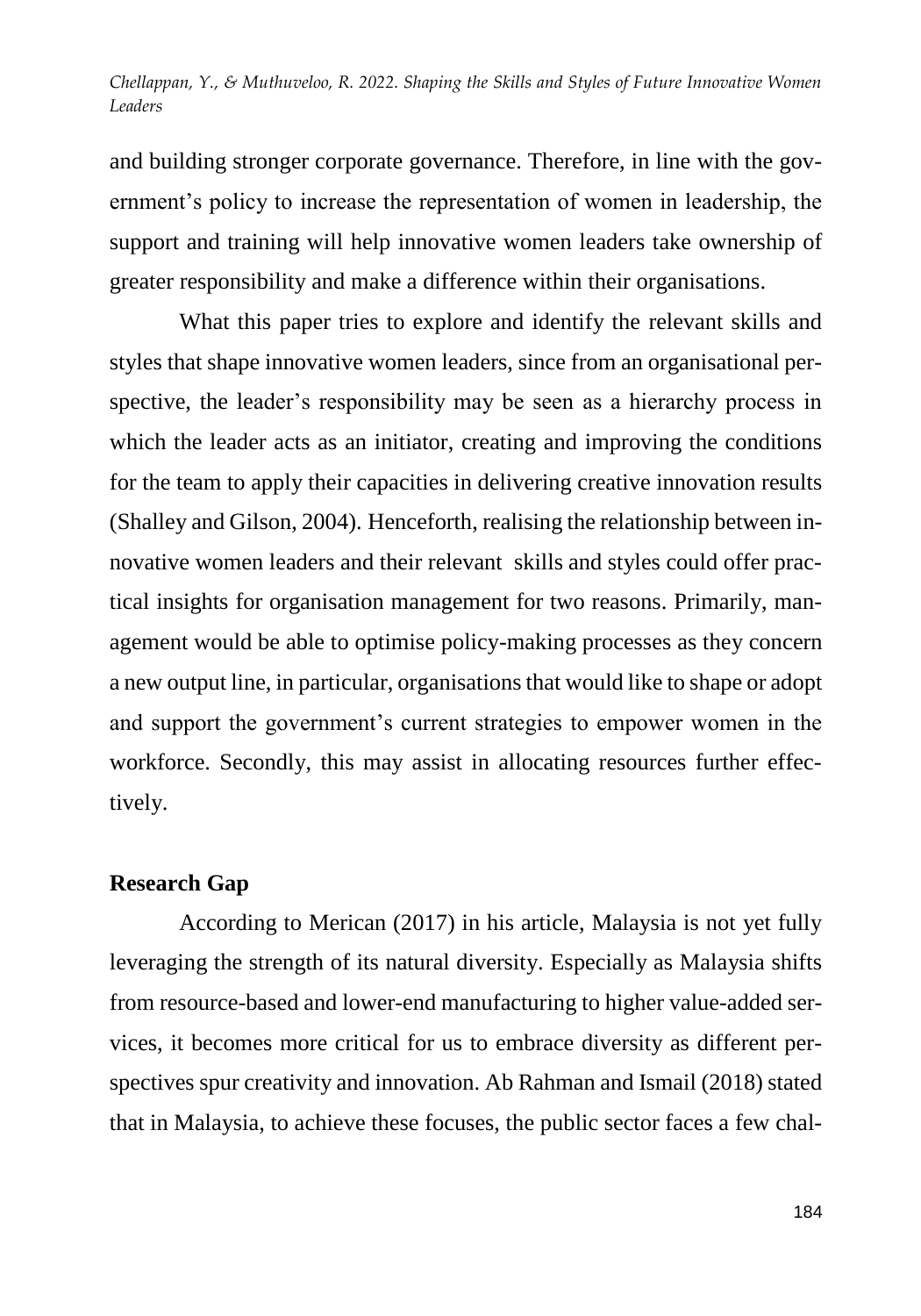lenges that affect the management of innovation, which include a lack of leadership skills and a poor innovative culture to stimulate innovation. To cope with this, innovation leaders should combine strategies and skills to implement change within an organisation (Lazarova, 2014). It is also about nurturing their skills and abilities to produce efficient results. This is exhibited in Pagaura (2020) framework model, where innovation leadership is vital in attaining the mission and vision of the institution. Although there are various initiatives conducted to enhance management innovation, the innovative performance is still less than satisfactory.

Based on the Detouillon and Thiollière (2011) framework, it is essential to add skills to traits in order to have a complete vision of leaders' characteristics. They identified communication and relationship skills, the ability to identify new opportunities and solve problems, managerial skills, and vision skills as necessary. The first gap that this research would fill, according to the preceding, is emphasising the importance of each skill and style proposed for being a successful innovative woman leader. Clearly, the study can acknowledge the novel findings of a new theory model by investigating the extent to which these influence innovative women leaders in Malaysia as a result of a lack of knowledge about innovative leader complexity and its skills and styles. Following on from the previous research, the final gap that this research will fill is the practical contribution, which is the participation of women at leadership and policy-making levels in Malaysia.

Furthermore, prior research on innovative leaders has primarily used mixed methods or has been solely qualitative, and has been primarily focused on Western countries. As such, this study is quantitative in nature, whereby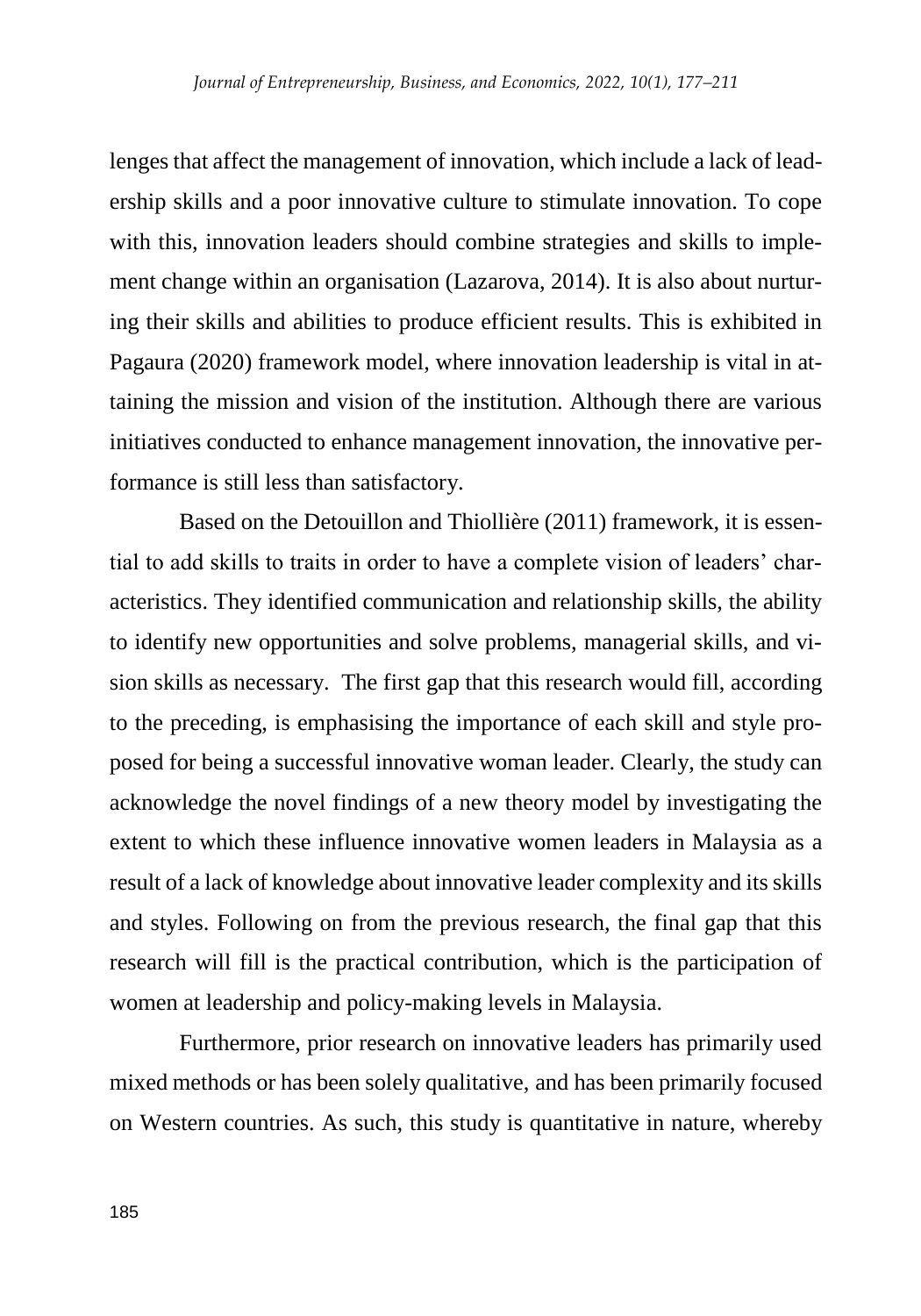the data will be collected from a sample of women leaders. The scope is narrowed down only among top management women leaders in Malaysia, and they would be a perfect representative for the research on women's leadership. Testing theoretical propositions in the current period is essential when being innovative means harnessing creative ability. This is a necessity in Malaysia as it may serve its purpose in any organisation's basis for a possible agenda to be incorporated into the regular strategic planning. And this is supported by Pagaura's (2020) stating that the innovative leadership styles that are applied within an organisation will result in many innovations within a short time.

#### **Literature Review**

The study of key variables of this research are presented in the following sections.

### *Innovative Women Leaders*

The study on innovation subject shows its magnitude on businesses and at the same time, it's survival and growth by moving forward with innovation in today's technologically revolutionised world. In order to embrace an innovative mindset, it starts at the top of the hierarchy hence leaders are accountable to assemble teams where each employee learns to apply the changes that exist in one another for their own success and that of the organisation. Leader is an individual that able to spearhead and direct a group of people in order to achieve certain goals (Nejad and Rowe, 2009). Over the period, the perception of heroic individuals as the best figure of a leader, evolved into today's concept of leadership (Pearce, Manz and Sims, 2009).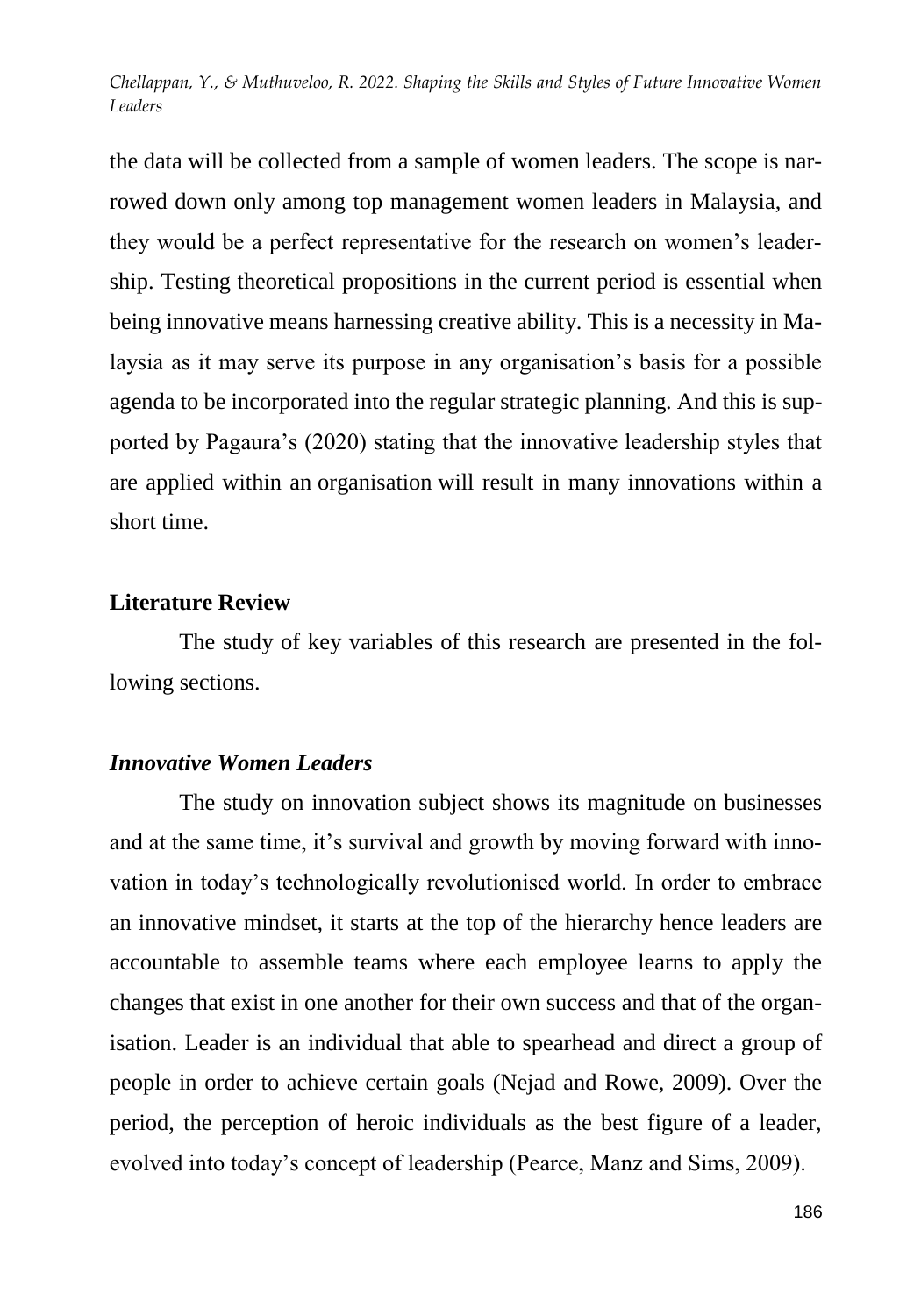An effective leader is primary for an organisation ability to be creative and innovative due to the constantly develop and evolve; thus leaders need to be proactive, forward-thinking individuals (Sohmen, 2015). This study concentrates on innovative women leaders due to its nature, which encourages the creation of individual innovativeness at every level of an organisation. Assuming that, Denti and Hemlin (2012) confirmed that there are substantial indications that leadership is vital for innovation management. Kozioł-Nadolna (2020), stated a relatively new category is innovative leadership. She aimed to reflect on leadership and its contribution to stimulating innovation.

In the embraced concept, Zhu, Yang and Yang (2016) defined innovative leadership as a process of social impact through which leaders by means of innovative personal qualities, shaping the role of innovation and building innovative creative teams affect individual and team-based innovation in the workplace and the entire organisation. Furthermore, technologybased businesses require leaders who can maximise their companies' resources and capital in order to continually innovate and adapt to their environment's quick and discontinuous changes (Makri and Terri, 2010). Top managers' human talents are important in establishing innovative success. In other words, when the management team is more balanced in terms of men and women, managerial competencies have a higher impact on both product and process innovation (Ruiz-Jiménez and Fuentes-Fuentes, 2016).

Torchia et al., (2011) found that a top management team with at least three women (the size of the minority group) is more varied and has more interaction than homogeneous groups, allowing for higher-quality decision making and the production of more creative, innovative solutions. Firms with a gender-diverse board of directors had more patents, more original patents,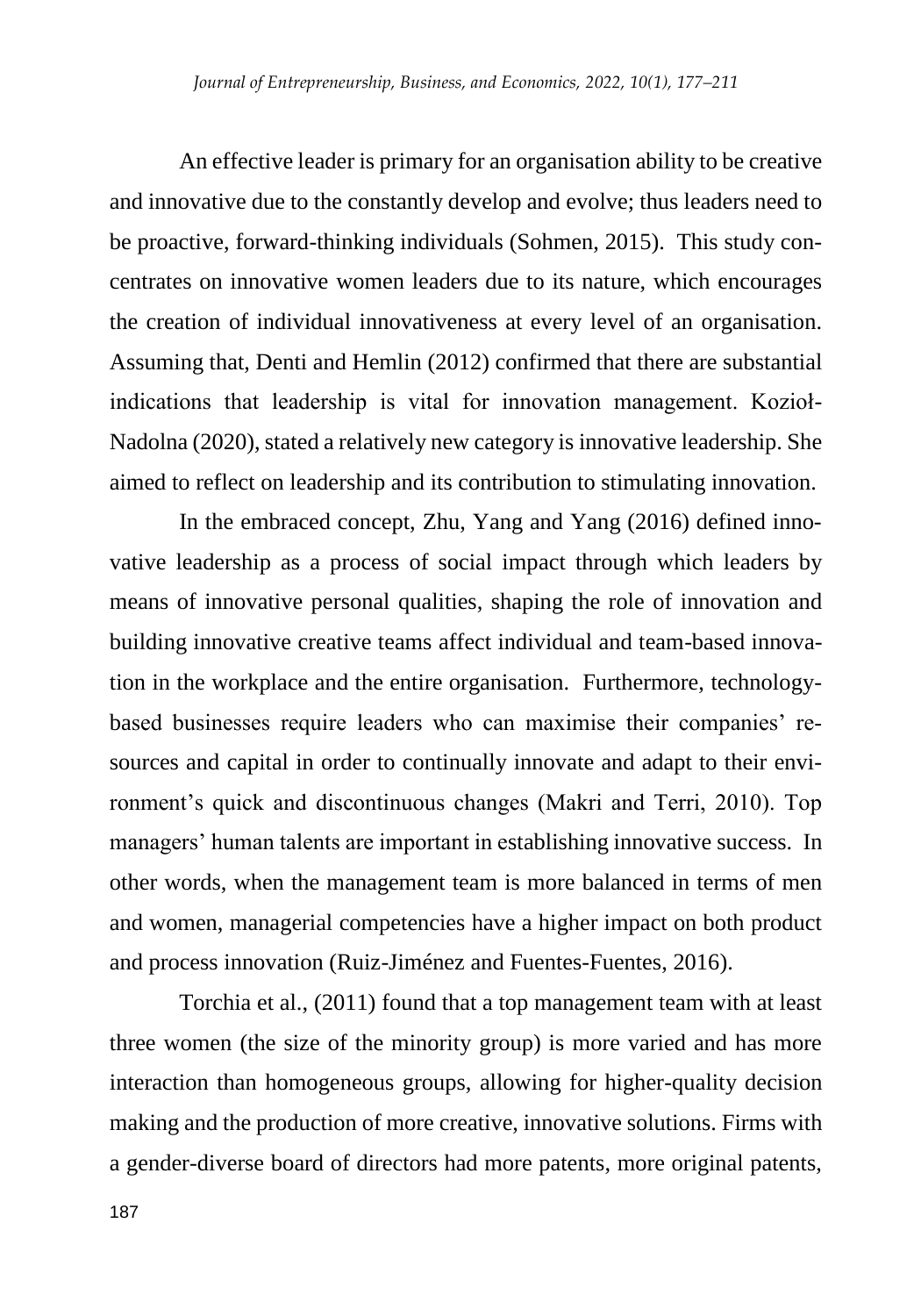and a greater rate of innovative efficiency. (Griffin, Li and Xu, 2020). Women on top management teams, according to Ruigrok et al., (2007), offer not just distinct views, talents, and expertise, but also various values, norms, and understandings that are crucial to enhancing the team's functioning and the organisation's results. The findings of a recent study by Rangel et al., (2020) examined innovation across a broader range of companies across a variety of industries in Malaysia and showed that board heterogeneity can help firms innovate more effectively. However, based on the picture presented, it is clear that the perspective on innovative female leaders is still relatively new, but it is widely recognised for its value.

Based on the foregoing, we can expect the search for and allocation of resources that influence innovation to be performed with the contribution of new perspectives, knowledge, values, and socialisation experiences that are less present in more homogeneous groups in situations where the top management team is more diverse.

#### *Skills and Styles*

In terms of ideas, creativity, styles, and inventions, a diverse group of individuals delivers a variety of challenges and advantages to the workplace. In today's multicultural workplace, leaders must be prepared with the appropriate leadership skills. International organisations insist on cross-cultural managers with adequate leadership skills and styles to inspire and influence diverse employees, as well as a strategic vision of organisational innovation. Punnett (2004) asserted that different leadership styles and management approaches must be used based on the dynamics and conditions of the organisation.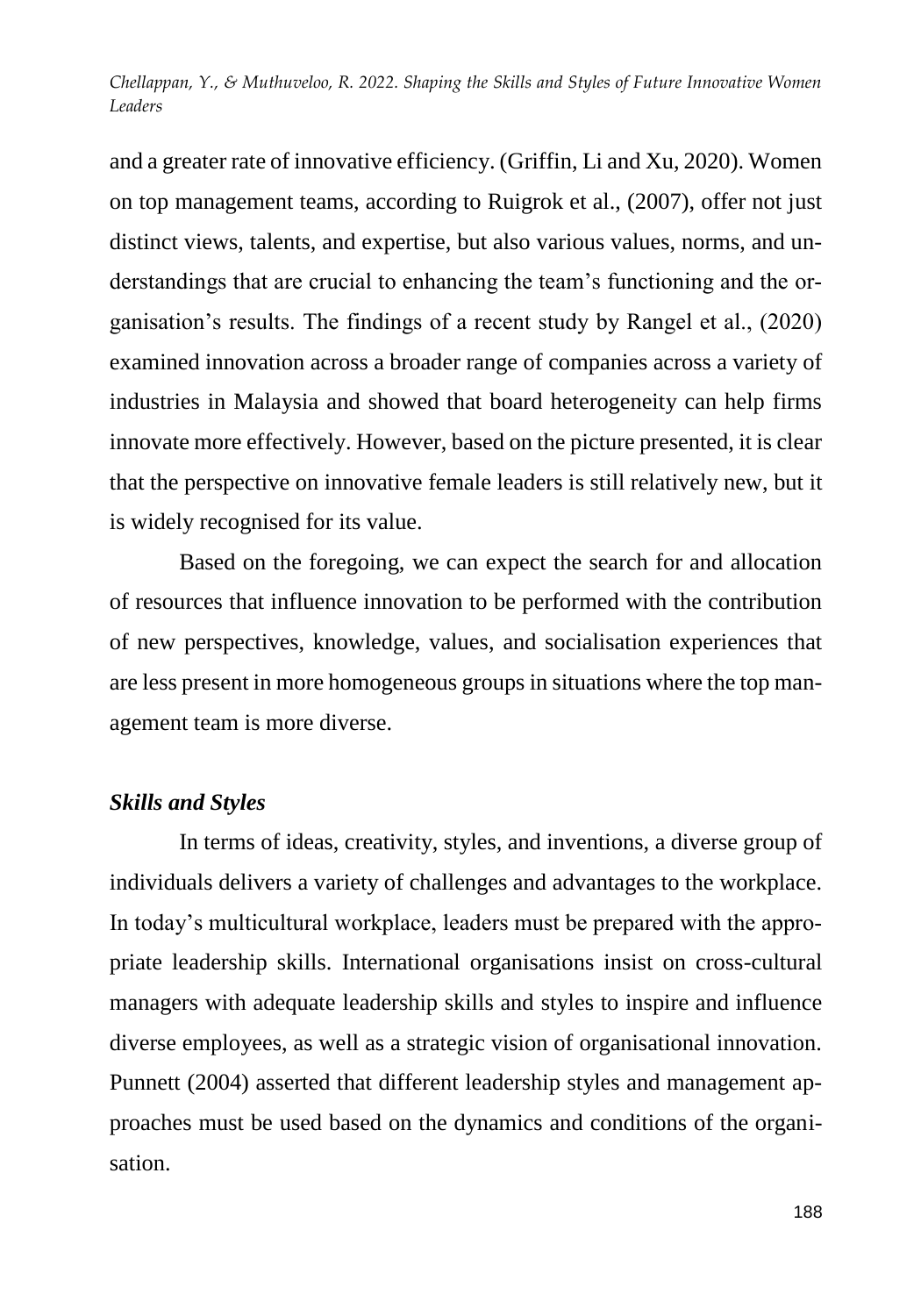The literature on gender, which argues that women have different management styles than men, reveals that gender diversity in senior management teams can increase the link between management capabilities and innovation performance by providing diverse work styles, talents, points of view, and experiences (Ruiz-Jiménez and Fuentes-Fuentes, 2016; Soleimani et al., 2022). According to a recent study, having similar director skill sets correlates to higher business performance (Adams et al., 2018). The findings on experience heterogeneity also imply that boards should be formed according to the necessary skill sets and expertise in business. Simplifying the search for directors with the relevant skill sets and experience particular to the firm's sector would result in minimal R&D cost savings (Rangel et al., 2020). Through a random sampling of studies conducted on innovative leaders from 2010 to 2020, a total of 50 published papers were identified from the research database as a means of determining possible skills and styles of innovative women leaders. In this case, six independent variables have been identified, which are: visionary, critical thinking, communication skills, emotional intelligence, transformational style, and transactional style.

#### *Visionary*

Visionary leadership has been defined as the communication of an image of a future for a collective with the intention to persuade others to contribute to the realisation of that future (Knippenberg and Stam, 2014). Mascareño, Rietzschel and Wisse (2020), highlighted that visionary leaders paint an image of the future with the intention to persuade others to contribute to the realisation of that specific future. A visionary leader guarantees that the organisation has a desired future. He or she is a dreamer, which indicates that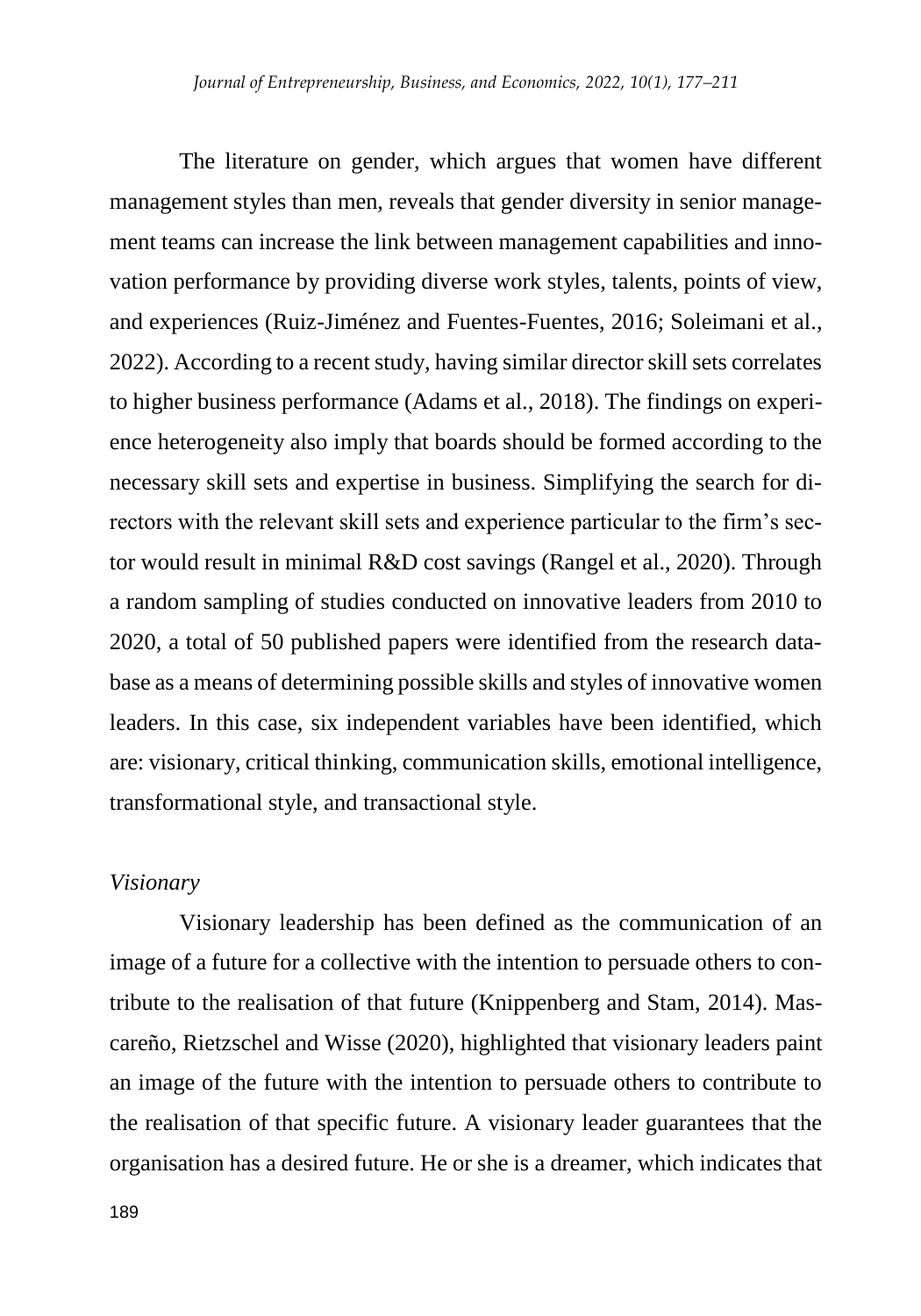their primary purpose is to create attainable objectives. They instil enthusiasm in the workplace and use an innovative and creative approach (Otieno, 2020). Hence developing innovative women leaders capacity to lead change may be even more critical as women are often selected to lead in turnaround and high risk situation.

### *Critical Thinking*

Critical thinking sits atop the World Economic Forum's top ten list of skills workers recently (Whiting, 2020). From the year 2020 onwards, the Fourth Industrial Revolution has produced advanced robotics and autonomous transport, artificial intelligence and machine learning, advanced materials, biotechnology and genomics (Alex Gray, 2016). In the year 2018, Peñalver, Mas and Fleta further investigated and further took a literature review as a point of departure, aimed at the identification of the behavioural indicators of innovators at the workplace, and one of their classification were thinking differently, analysing and identifying, globalising, evaluating and foreseeing. Thinking innovatively as an individual isn't adequate, rather, a leader's component is how the innovative thinking scales up from the corporate ladder to become a reality to an actual idea. Critical thinkers are generally an active communicators (Ay, Karakaya and Yilmaz, 2015). At present, complex businesses required innovative leaders in every level allowing for soft skills, critical thinking to be functional throughout the organisation. An effective innovative leader should know how to think critically.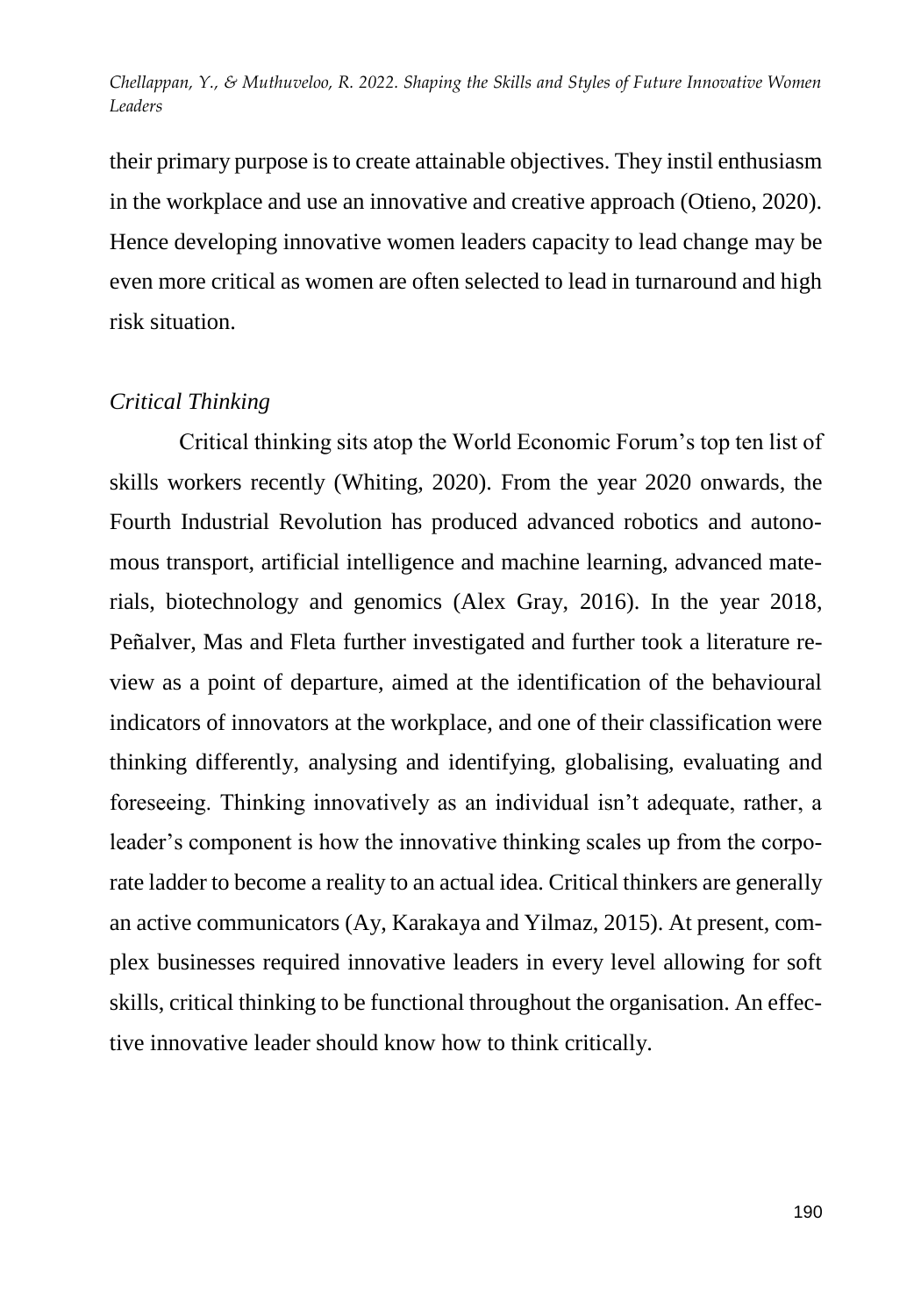#### *Communication Skills*

In today's enthusiastic and constantly evolving world, we bank heavily on sharing information through emerging technology, resulting in greater importance being placed on developing good communication skills. In the year 2018, Weman and Kantanen examined different dimensions of leadership communication that promote creativity and innovativeness and suggest that to promote organisational innovativeness, all four dimensions: cognitive, affective, conative, and social must be taken into account. Furthermore, Dunne, Aaron, McDowell, Urban, and Geho (2016) examine the impact of the individual entrepreneur on fostering new product innovation within firms. Specifically, they found evidence to support the idea that small business leaders who are inspirational, who negotiate competitively, and who lead efficacious organisations establish environments that are more likely to yield new product innovations. Luo, Song, Gebert, and Feng (2016) explored the structure of a leader's communication style in the context of organisational change. In doing so, the authors intended to shed more light on how leaders can effectively communicate change projects to their subordinates, which is viewed as the key to implementing change initiatives. Emotional intelligence is an interpersonal and is a relatively new construct, but its force on how we work will be significant moving forward. Current literature finds women have higher emotional intelligence ability than men based on common ability tests such as MSCEIT and the newer Test of Emotional Intelligence (Cabello et al., 2016).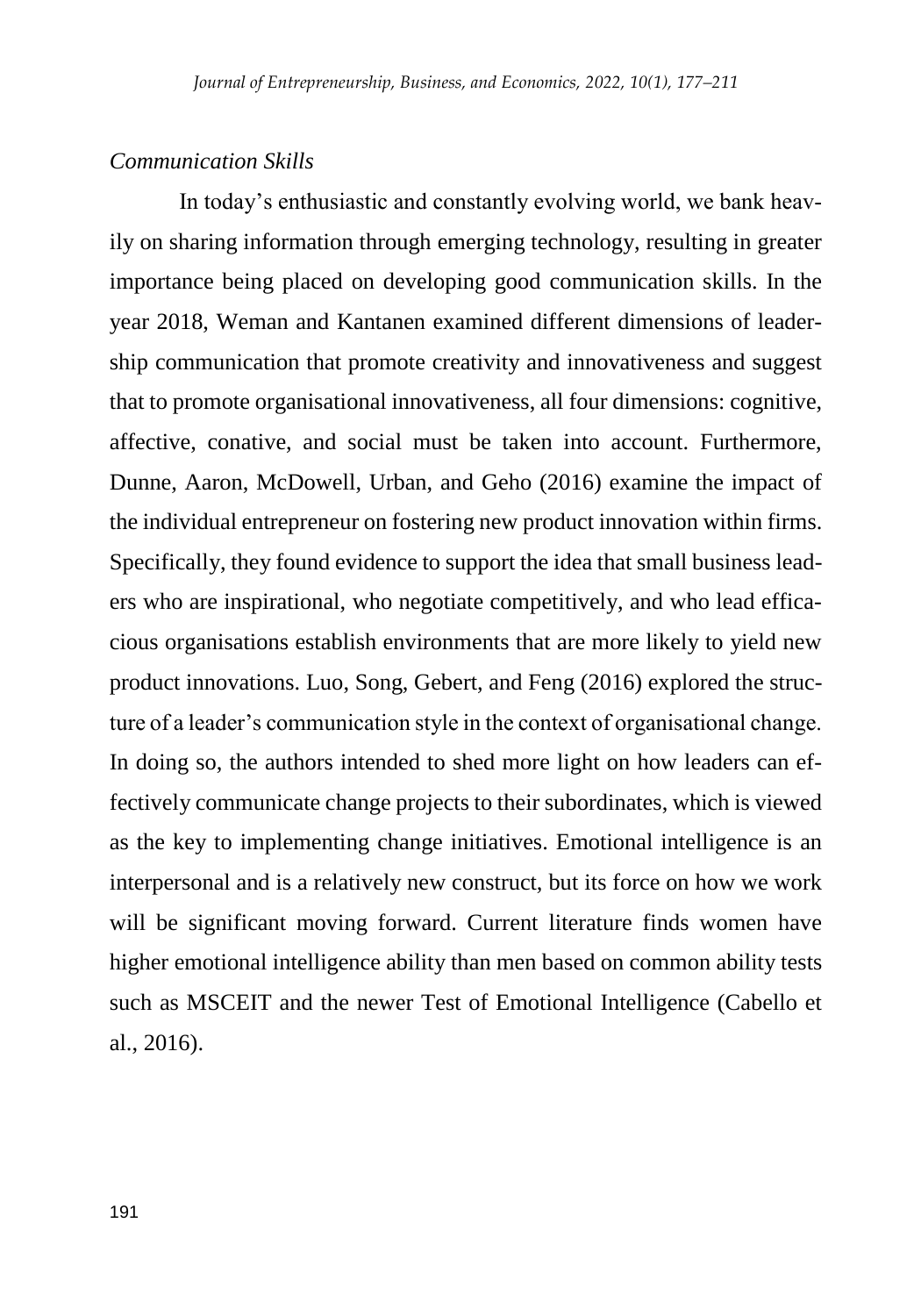### *Emotional Intelligence*

Tsakalerou (2016) indicated that emotional intelligence improves team interactions, facilitates the management of intellectual capital and does indeed affect innovation performance. Apart from this, Jenkin et al., (2020) stated that rising rates of loneliness, depression, and mental health concerns represent an opportunity for companies and leaders to embrace emotional intelligence in order to re-engage people at work and in life. This is further adopted by Shojaei and Siuki (2014), whose results indicate that there was a positive and significant relationship between emotional intelligence and its components with the innovative work behaviour of managers. Khalili (2016), in his paper, investigated whether leaders' emotional intelligence competencies may enhance and nurture employees' creative performance and innovative behaviour. Findings indicated that leaders' emotional intelligence competencies positively and significantly affect employees' creative performance and innovative behaviour in all three nations.

## *Transformational Style*

Female directors bring unique perspectives, experiences, and working styles that are different from their male counterparts (Daily and Dalton, 2003; Huse and Solberg, 2006). In the present study, transformational style has been identified as one of the variables in shaping innovative women leaders. A leader with a transformational style is able to inspire followers and does so by focusing on a vision that is competent to change the structures around the organisation. In the year 2017, Kakkuri conducted research to determine the appropriateness of transformational leadership in leading creative and inno-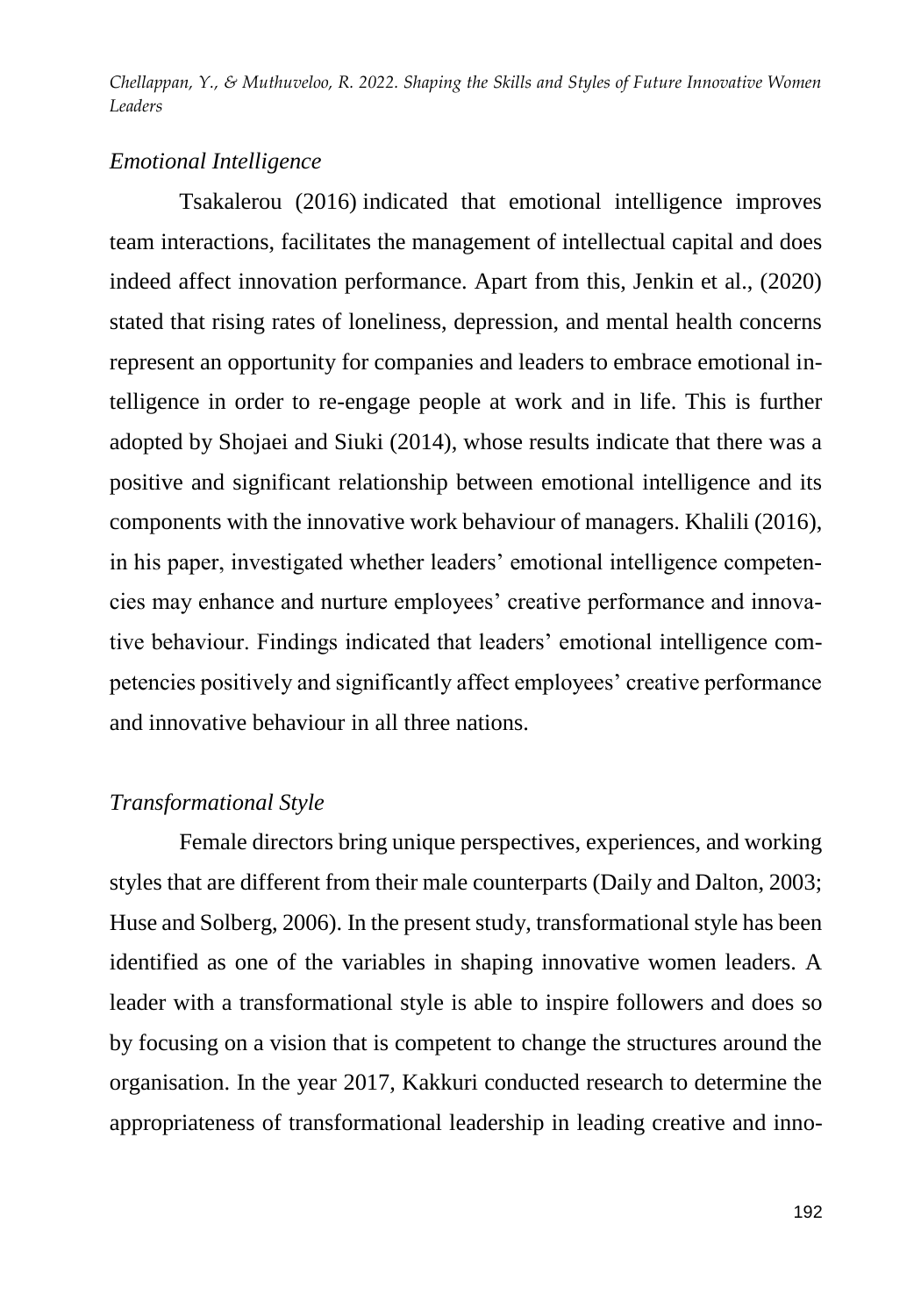vative individuals. Kakkuri's results indicated that transformational leadership is an appropriate style for the leadership of creative people. In particular, intellectual stimulation and inspirational motivation should be applied when leading creative individuals and innovators. Innovative leaders with a transformational style must recognise the importance of vision and of working with subordinates in order to deliver success. This is supported by Harbi, Alarifi and Mosbah (2019), in their study, a significant positive relationship was found between followers' creativity and organisational innovation. They emphasised that organisations must have leadership qualities in order to nurture the growth of transformational leaders.

#### *Transactional Style*

When it comes to traditional kinds of leadership, one of the most familiar approaches used recently is known as transactional leadership. Yanxia, Estifo and Raza (2018), stated that transactional leadership is based on traditional, bureaucratic authority and legitimacy, where followers lead to positive work outcomes like innovative work behaviour when they act according to the leader's wishes. Prasad and Junni (2016) indicated that chief executive officer transactional leadership behaviours positively influence organisational innovation. They argued that past researchers have put forward that transactional leadership may decrease the ability and motivation of organisational members to put forward new ideas (Bass et al., 2003), which could impede the introduction of new organisational structures, processes, and practices. Chief executive officer of start-ups and entrepreneurial companies may find it helpful to know that their transformational and transactional leadership capabilities can indeed motivate their managers to work innovatively (Kang,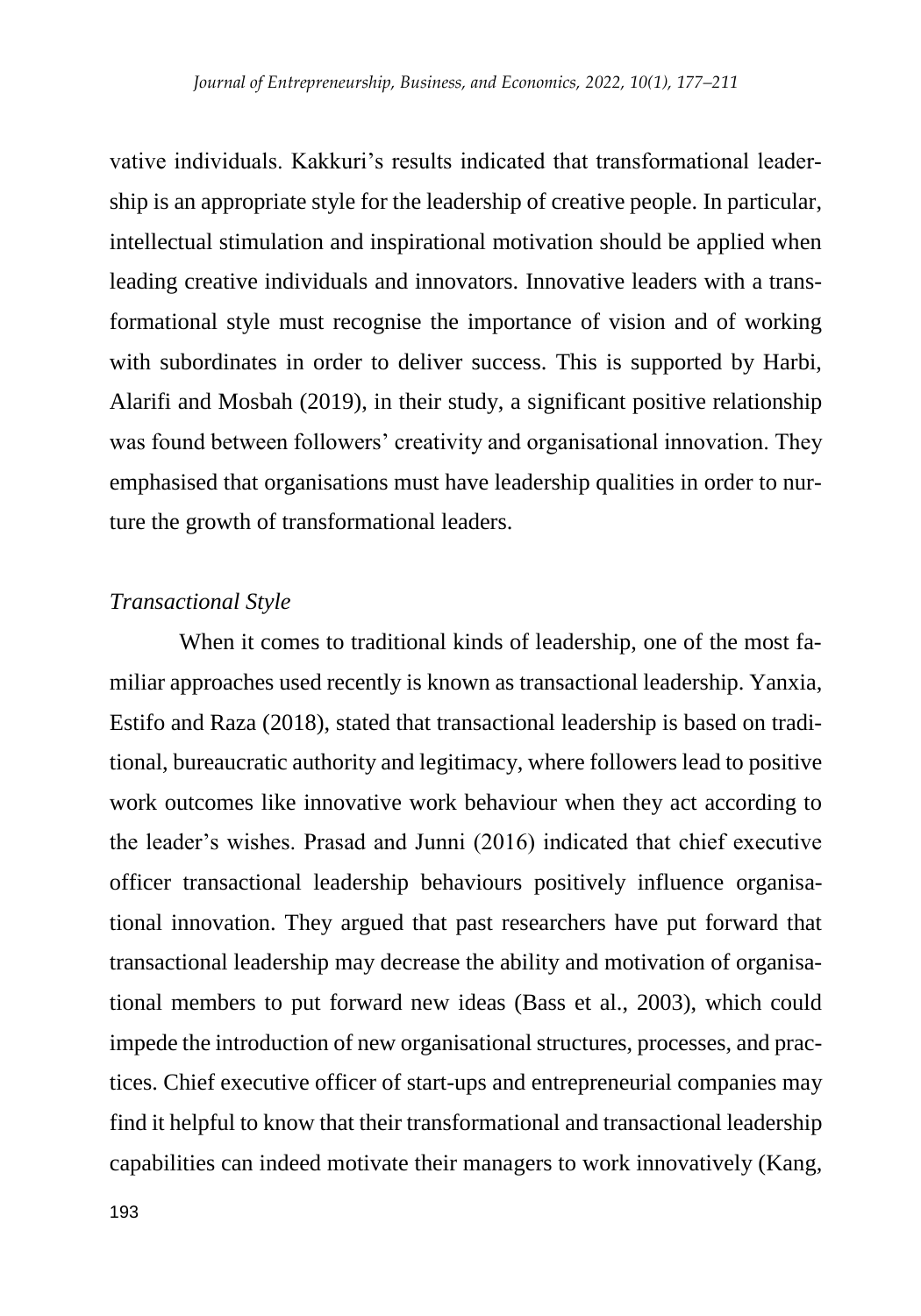Solomon and Choi, 2015). Possibly as this style is more task-focused and promotes status-qua for accomplishing desired performance, which might not seem applicable for innovation.

#### *Moderators*

## *Self-Efficacy*

For moderators, we're particularly interested in self-efficacy, which has been linked to innovative leaders. To begin, Bandura (1997) defines selfefficacy theory as a person's confidence that he or she can perform well in a given situation. Self-efficacy in leaders is described by Bobbio and Manganelli (2009) as a special type of efficacy beliefs connected to leadership behaviours, and it is concerned with individual self-efficacy beliefs to successfully complete leadership roles in groups. Strengthening leadership styles alone, according to Osman (2020), is insufficient. The rationale for this is that through increasing self-efficacy, individuals will be able to see the influence of leadership styles on employee performance. Regardless of managerial behaviour as the primary motivating reason, employee self-efficacy is critical for innovation. Self-efficacy affects a person's functional abilities as well as their odds of completing a task. Self-efficacy is one of the most essential personal qualities that affects functional abilities and the likelihood of completing tasks (Mokhber et al., 2016). Richter et al., (2012) also suggested looking at the self-efficacy interaction effect. They also argued that having a strong conviction in one's self-belief people to seek advice and help when it comes to implementing creative behaviours. In response to Richter et al., (2012), this study tries to address that gap by looking into the role of self-efficacy in the link in moulding the skills and style of innovative women's leaders.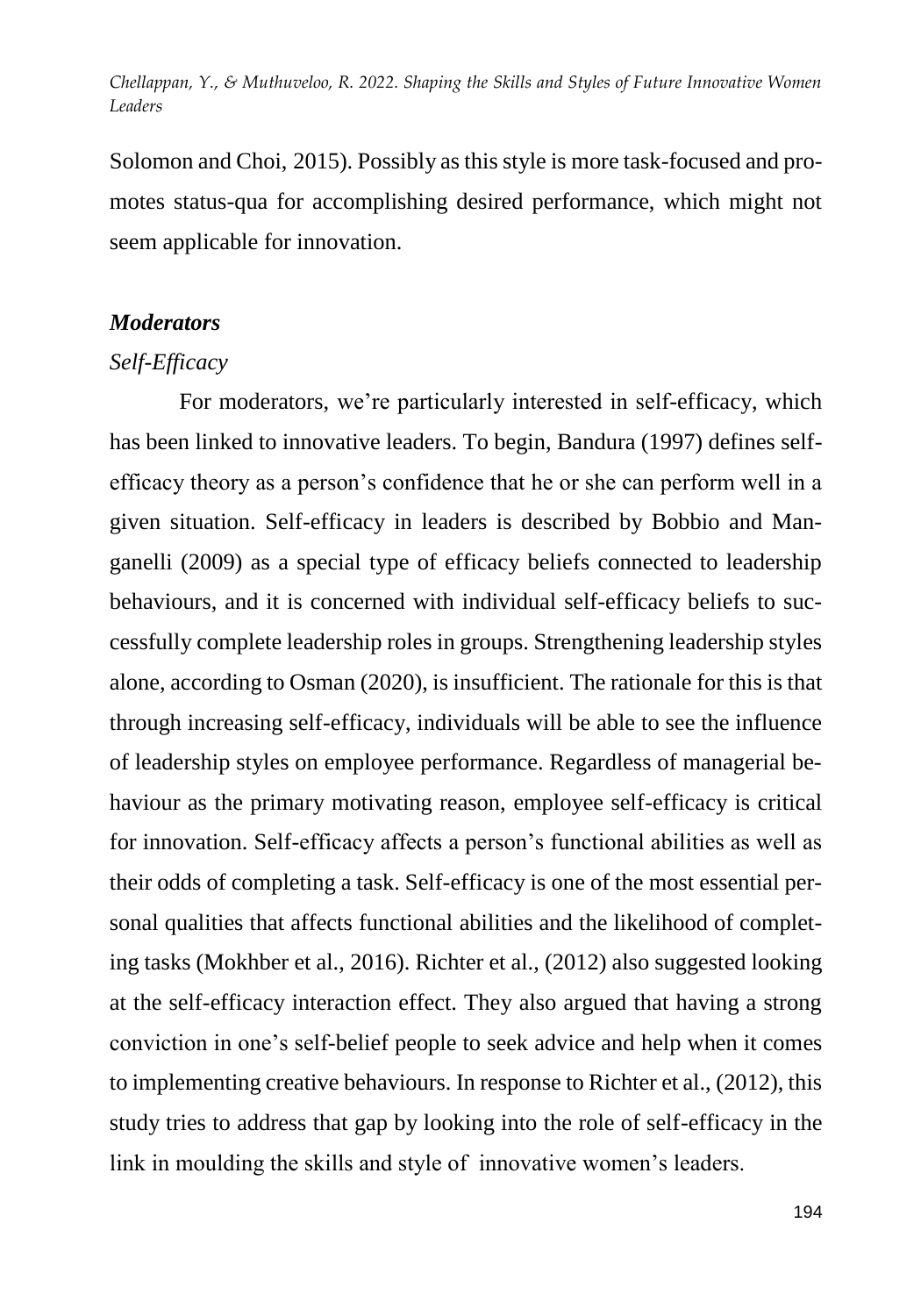#### *Personal Initiative*

To go on to the next moderator, the notion of personal initiative has its origins in a variety of empirical and practical settings. Personal initiative was characterised by Frese, Fay, Hilburger, Leng, and Tag (1997) as a behaviour syndrome in which an individual takes an active and self-starting approach to work objectives and tasks and persists in overcoming hurdles and failures. Proactive personality is one of the determinants of innovative behaviour, according to a research by Seibert et al., (2001). Rank, Pace, and Frese (2004) focused on possible study trends in this growing area of creativity and innovation that might benefit from the incorporation of recently discovered proactivity ideas like personal initiative and voice behaviour. Furthermore, proactive personalities are less susceptible to the environment's manipulative influences, whereas non-active personalities are more prepared to accept environmental impositions (Crant, 2000). Kickul and Gundry (2002) found that proactive personality is a strong predictor of innovative targeting processes, innovative organisational systems, and innovative boundary supports. When employees have dominant proactive personality qualities, problem-solving demand predicts creative behaviour more strongly. Task conflict, according to Giebels et al., (2016), strengthens the beneficial association between proactive personality and creative employee behaviours. In light of the abovementioned explanations, we propose personal initiative as a moderator role in shaping innovative women leaders' skills and styles.

## **Underpinning Theory**

Shaping innovative women leaders is the key to unravelling innovation effectively. The theory of an innovative women leader connects to the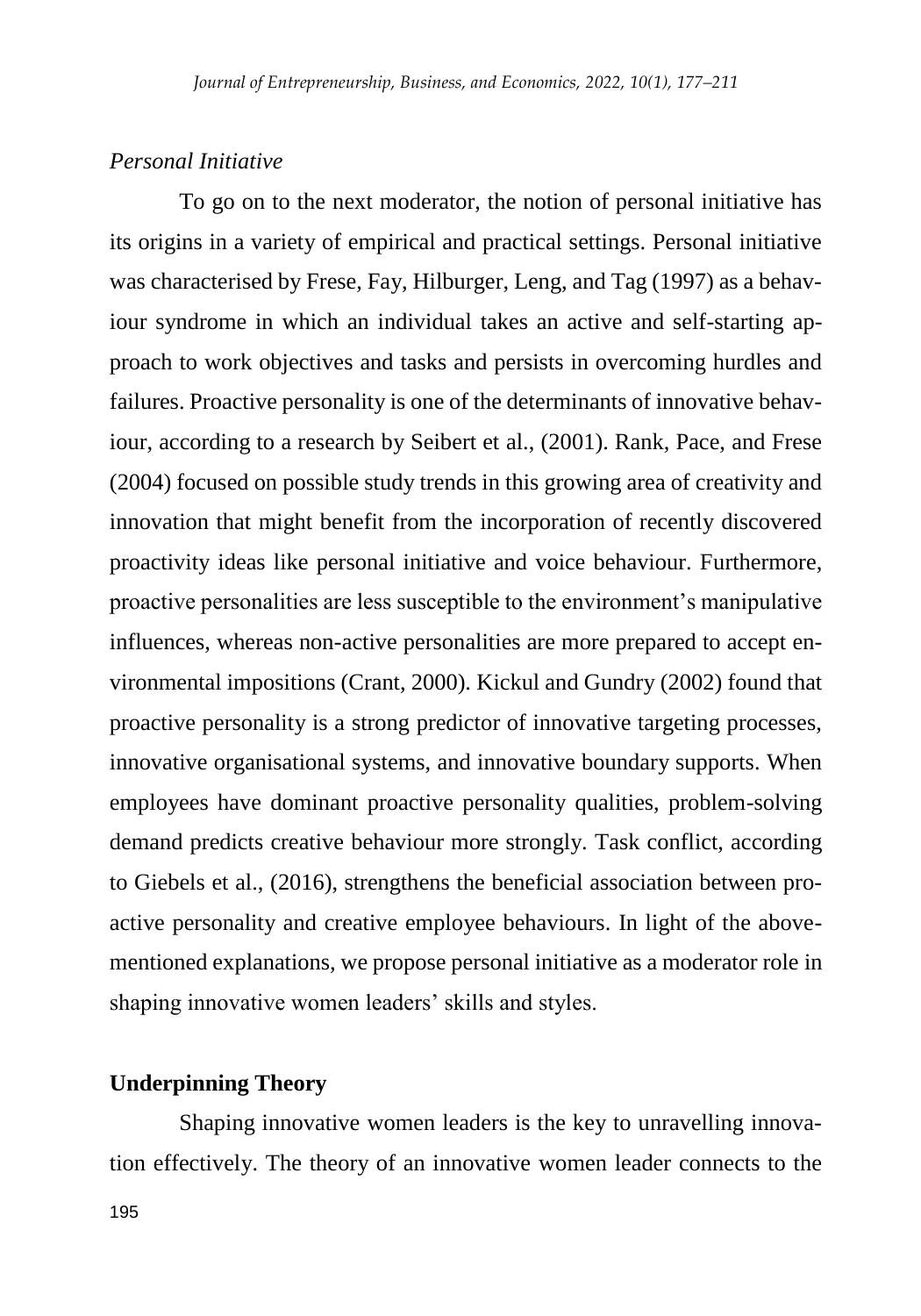leader's skills and traits. The underlying theories that support this framework are trait theory and behaviour theory, both of which have a significant impact and respond to the need to shape innovative women leaders. Historically, the characteristics associated with good leadership have been traits and behaviours associated with masculinity. In the vast literature on leadership, gender has been ignored. In reviewing the literature on leadership, discernible patterns become evident. The leadership trait theory attempts to explain distinctive characteristics in leader effectiveness through the identification of assets and personal traits. It was assumed that potential leaders could be identified by observing and identifying personality traits. The individual had to have the leadership traits as part of their personality. However, the traits can be honed through practice, training, and experience (Goff, 2003; Salamzadeh et al., 2022). Drawing on the trait theory, many authors have anticipated that individuals vary in their potential to innovate (George and Zhou, 2001; Niu, 2014; Raja and Johns, 2010). The behavioural leadership theory attempts to explain the distinctive styles used by effective leaders through the nature of their work. Bass (1990), in defining the behavioural leadership theory, focused on two essential behavioural characteristics of a leader. The University of Michigan leadership model stated that a leader is either more job-centred or more employee-centred (Lussier and Achua, 2015). Those two behavioural elements are: genuine concern for people (employee-centred) and a strong desire to complete the task (job-centred). The theory insinuates that an effective leader is the result of many learned skills. Most importantly, the theory emphasises that a leader's capability can be learned rather than being inherent from trait theory.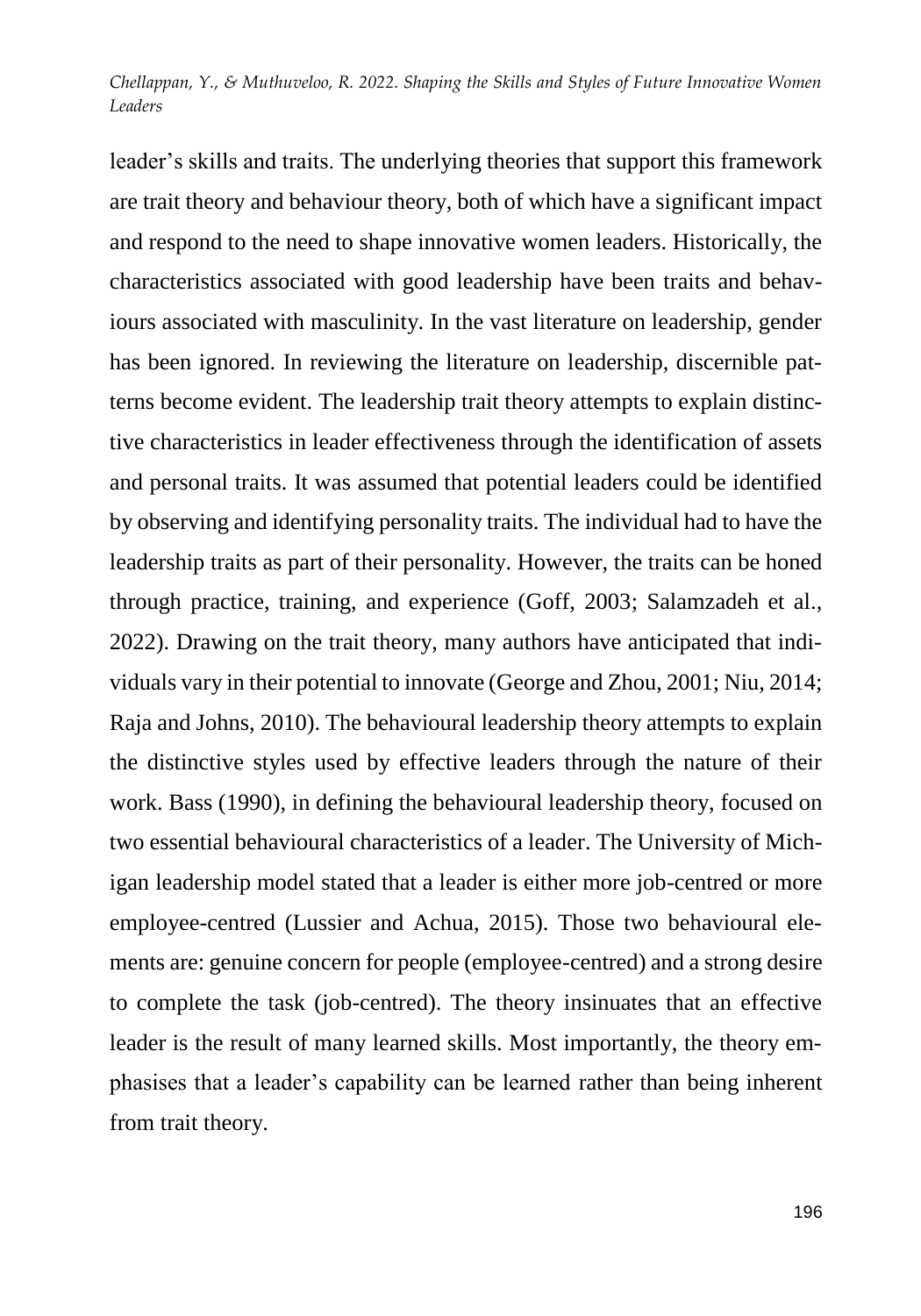# **Development of Research Conceptual Framework**

The proposed research conceptual framework has been developed based on the research gap that has been identified and underpinning the theory, as exhibited in Figure 1. The dependent variable and independent variable are Innovative Women Leaders; the skills and styles and moderating variables are self-efficacy and personal initiatives, respectively.



**Figure 1.** Proposed Research Conceptual Framework

# *Research Hypotheses*

The relationship between key variables and appropriate hypotheses are formulated as below:

# *Relationship between Skills and Style, Moderators and Innovative Women Leaders*

Using a frame of the trait activation theory, Woods et al., (2013) argued for the longitudinal dynamic effects of personality traits on work outcomes including performance. They theorised that work demands act as contexts to activate certain traits at different job and career stages, and that over time, influences of traits may increase or decrease. In University of Michigan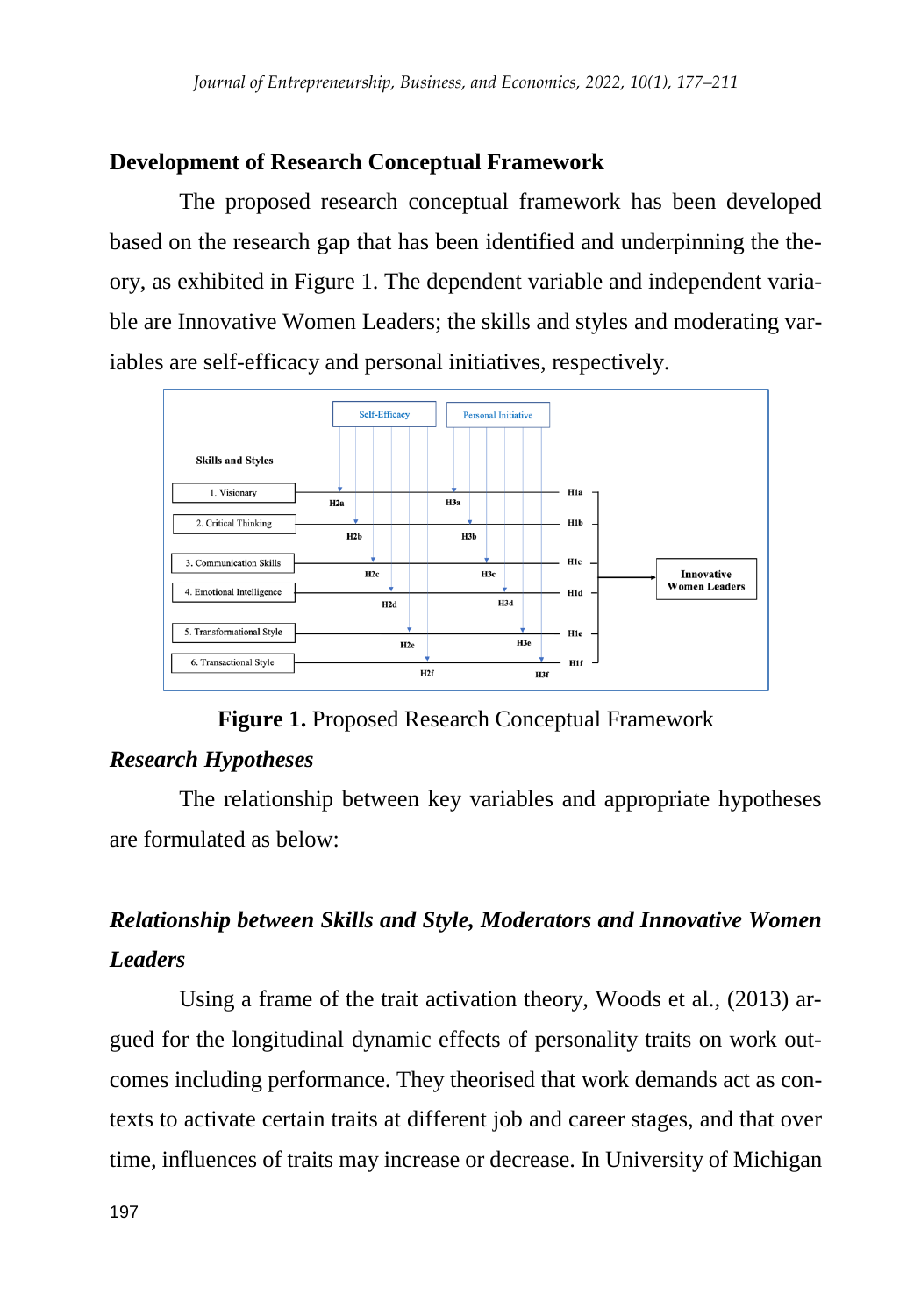Leadership Model, Job-centred behaviour defined as the extent to which the leader rises to the occasion of getting the job done. Employee-centred behaviour refers to how much a leader focuses on providing employees' human needs while building connections (Lussier and Achua, 2015).

Therefore, this leads to the construct of the hypotheses as stated below:

*Hypothesis 1: Skills and styles (visionary, critical thinking, communication skills, emotional intelligence, transformational style and transactional style) has a positive significant influence on innovative women leaders.* 

*Hypothesis 2: Self-efficacy moderates positively and significantly the relationship between skills and styles (visionary, critical thinking, communication skills, emotional intelligence, transformational style and transactional style) and innovative women leaders.* 

*Hypothesis 3: Personal initiative moderates positively and significantly the relationship between skills and styles (visionary, critical thinking, communication skills, emotional intelligence, transformational style and transactional style) and innovative women leaders.* 

### **Research Methodology**

The research methodology covers the research design, population, sample size, sampling technique, measurement, data collection method, statistical tool, and data analysis to be carried out as described below:

## *Research Design*

Mouton (1996) has quoted that the research design serves to plan, structure and execute the research to maximise the validity of the findings.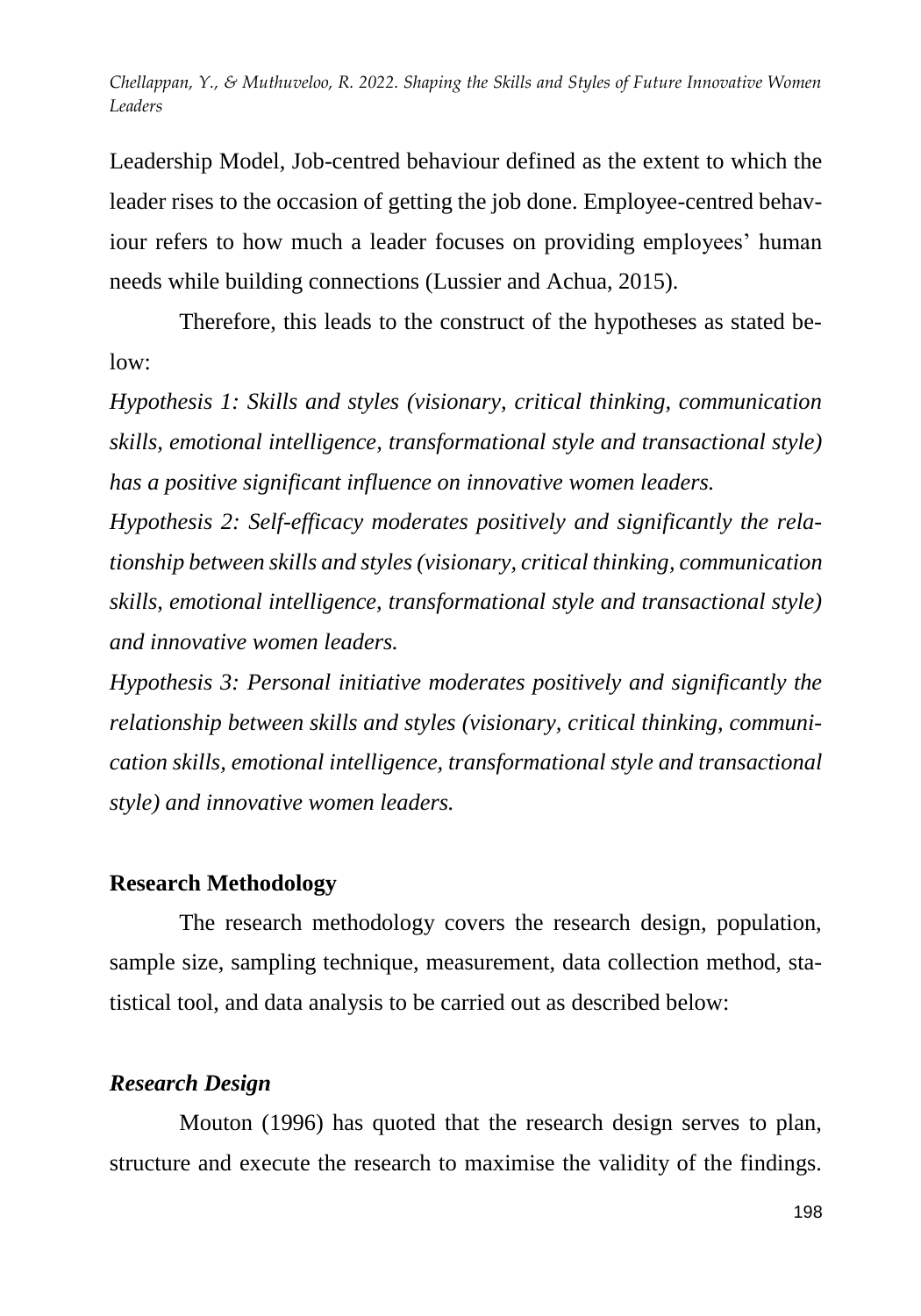The research design is critical because it lays out the methods for gathering essential and correct data in order to produce empirical evidence in response to the study's research objectives. It employs correlational research, which collects data using quantitative research methodologies to fulfil research objectives. This is also a cross-sectional study, which means that data is collected just once during a brief period of time in order to answer the research objectives. The research design is appropriate for this study because it best matches the time, cost, and resource restrictions that must be met.

### *Population and Sample Size*

The population may include all the individuals of a particular type or a more restricted group. Thus, the right population chosen for this study consists of women who hold positions in senior management, which includes C- Suite Level executives, director positions, or any other top management level. Sufficient sample size is essential to meet the rule of thumb (Roscoe, 1975, Sekaran, 2000), which sets forth a number of aspects to determine the effective sample size. Lastly, in multivariate research (including multiple regression analysis), the sample size should be more than a few times (preferably 10 times or more) as large as the number of variables utilised in this study. Hence, in this study, the total number of items to measure all variables is 20. Therefore, the acceptable minimum sample size required is 10 multiplied by 20 items, that is, 200 respondents.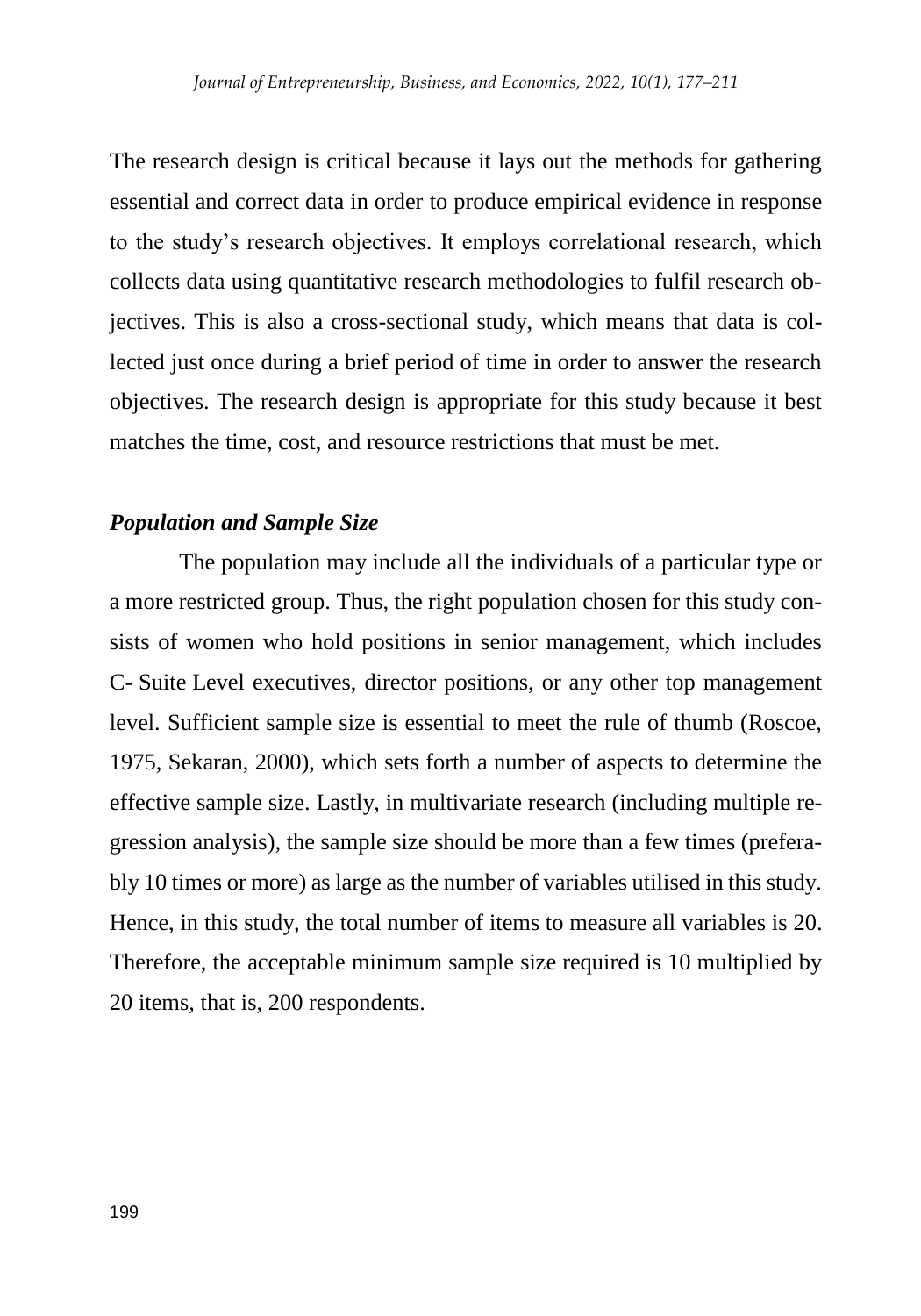# *Sample Technique and Data Collection Method*

This study used a non-probability judgment, or non-random sampling method. In non-probability sampling, randomisation is immaterial in selecting a sample from the population of interest. In this research study, the sampling method chosen was convenient sampling. Etikan, Musa and Alkassim (2016) cited that convenience sampling methods place primary emphasis on generalisability (i.e., ensuring that the knowledge gained is representative of the population from which the sample was drawn). With this sampling technique, the samples must be willing to take part in this research study and must be available participants based on the criteria mentioned in the sample frame. The survey methodology in this research study included some demographics for the participants to ensure that they are indeed the samples that meet the criteria stated. As a result, the sampling frame of these studies includes women leaders in senior management, which includes C-Suite executives, director positions, or any other top management level in any industry.

## *Data Analysis Techniques*

Data will be analysed using the Statistical Package for Social Sciences (SPSS) and, consequently, the Partial Least Squares-Structural Equation Modelling (PLS-SEM) techniques using SmartPLS 3.0 will be applied on acquired data from innovative women leaders in Malaysia. Data analysis includes descriptive analysis, factor analysis, reliability analysis, correlation analysis, and multiple regression analysis.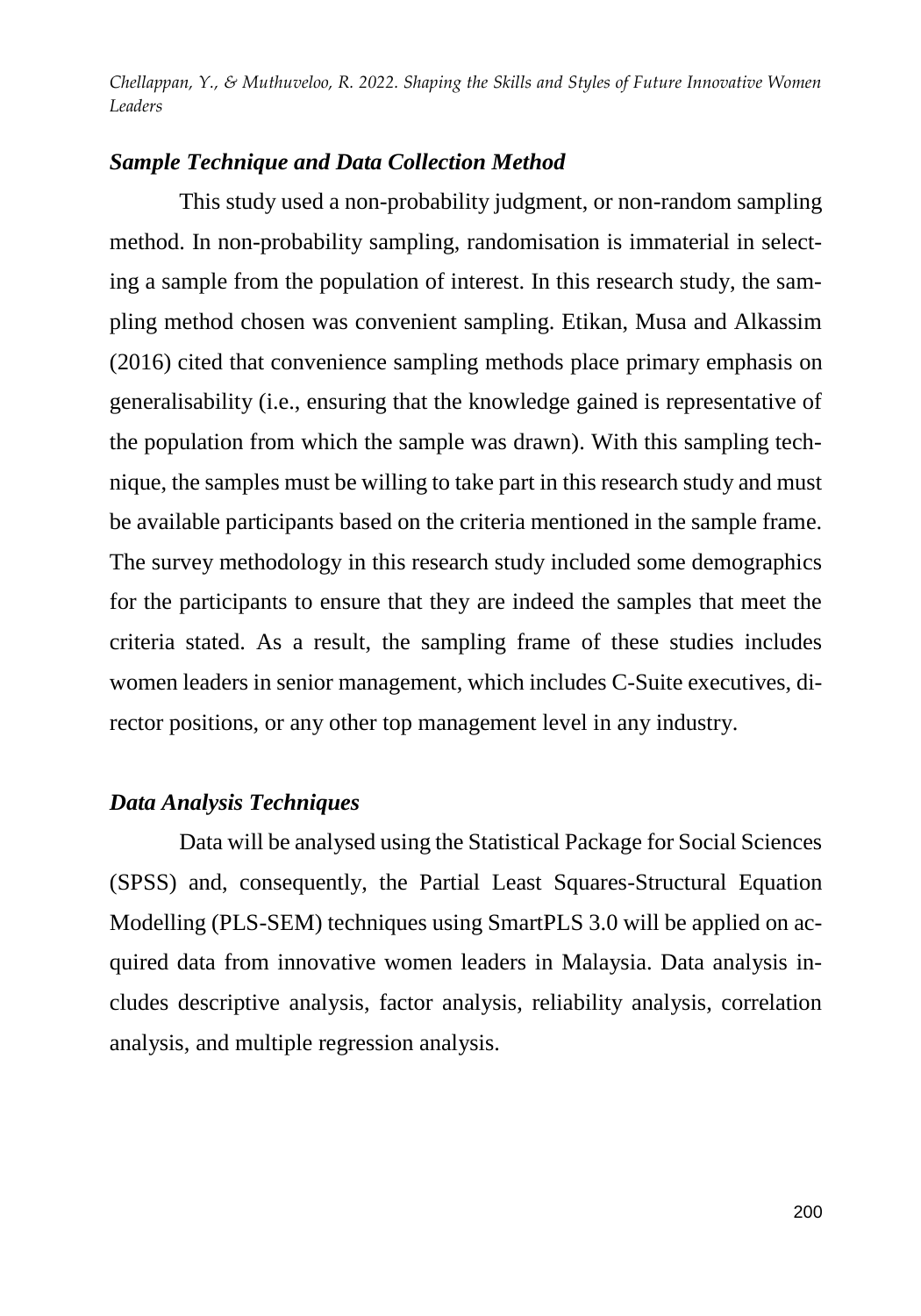#### **Discussion**

The study is entirely conceptual in nature. As a consequence, the predicted outcome would be confirmation of the hypotheses stated. The goal of all three hypotheses is to demonstrate that the skills and styles (visionary, critical thinking, communication skills, emotional intelligence, transformational style, and transactional style) have a significant positive impact on the development of future innovative women leaders in Malaysia. If the hypotheses are fully supported, it signifies that visionary, critical thinking, communication skills, emotional intelligence, transformational style, and transactional style can be used to develop innovative women leaders in the future. Directly, this could provide organisations with a different set of skills, imaginative perspectives, and, importantly, structural and cultural differences that drive effective solutions. Ultimately, the study findings verifying the hypotheses will show how the correct talents and styles can mould innovative women leaders in the future, bringing fresh experiences and viewpoints that will eventually help to bring much-needed innovation into the organisation.

#### *Research contribution*

The knowledge generated in this study can be of significance to both policy-makers and business management. This research focuses on the skills and styles of innovative women leaders and might clarify whether current regulation provides enough importance for innovation, and whether organisations think that the appropriation of research and development efforts is sufficiently supported. Furthermore, by analysing the skills and styles that shape innovative female leaders, this research aims to provide recommendations to organisations on the underlying forces that drive firm dynamics in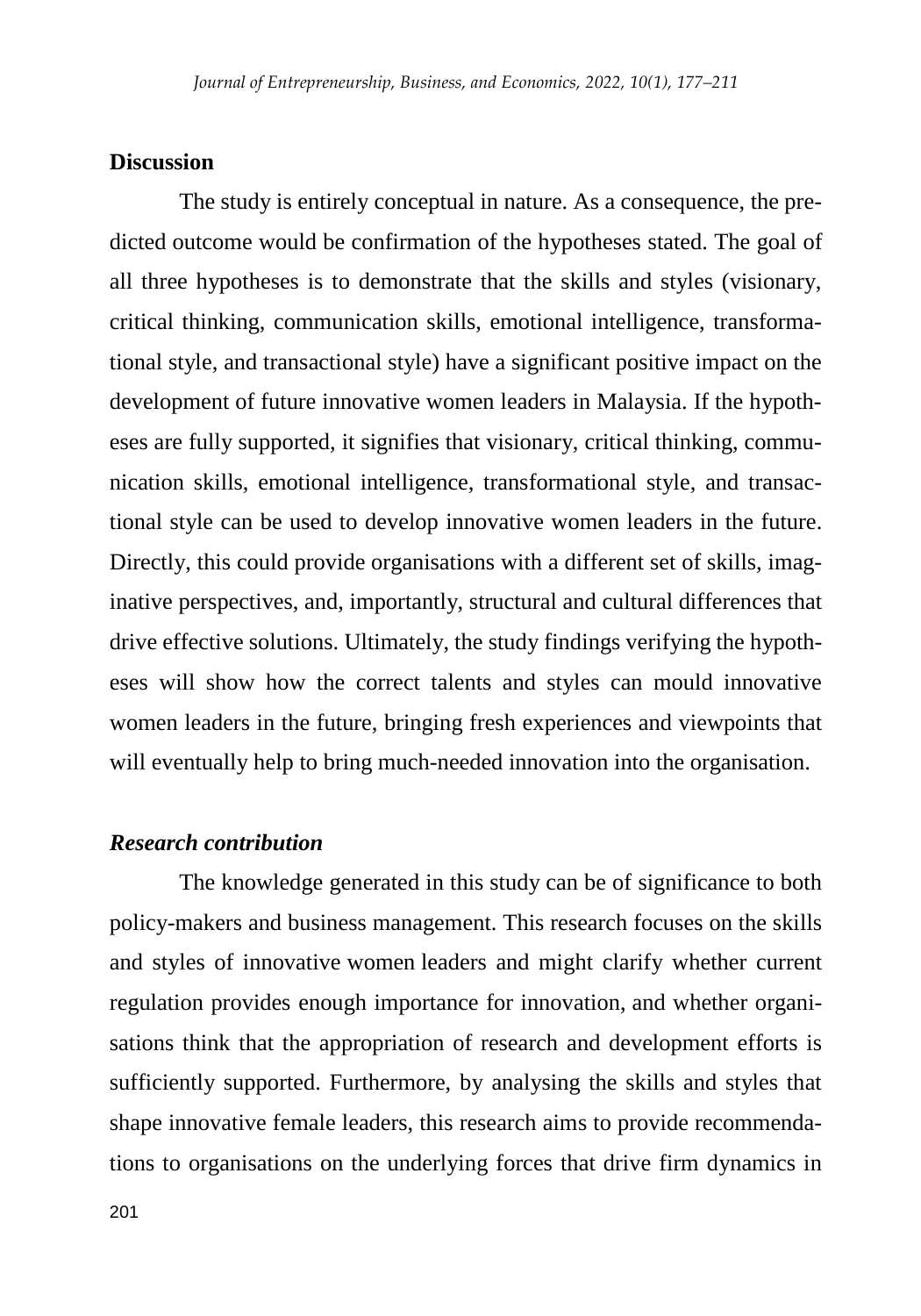order for firms to be more innovative in this competitive environment. Together, they are able to design suitable human capital strategies and programmes for women leaders to address the skills and styles that are important in the achievement of successful innovation through (i) leadership training and development, (ii) talent management, (iii) job crafting, and (iv) innovation culture. From the theoretical perspective, this study is able to enhance the perception of innovation management in Malaysia. This work corroborates the views of previous researchers, such as Osman et al., (2016), who acknowledged the indication that management should focus on innovation. This was affirmed by Ruiz-Jiménez and Fuentes-Fuentes, (2016) research that supports the conclusion that gender diversity in the top management team positively moderates the relationship between management capabilities and product and process innovation performance. Gender diversity in the top management team, in need of this, provides different work styles, abilities, values, points of view, and experiences that can strengthen the relationship between management capabilities and innovation performance (Ruiz-Jiménez and Fuentes-Fuentes, 2016). Moreover, Muthuveloo and Teoh (2020), in their I-TOP Strategic Agility model, emphasised People- Human Capital Development which, in this context, refers to the different types of characters and personalities that individuals possess. Identifying some key leadership skills, qualities, and styles required for success in each generic type of innovation effort. Hence, top management must fully understand the importance of matching the skills and styles of innovative women leaders with the specific tasks and roles they will face in specific situations, and this study tackles the absolutely current question of recognising the skills and styles of innovative women leaders. Secondly, this study will develop a research theoretical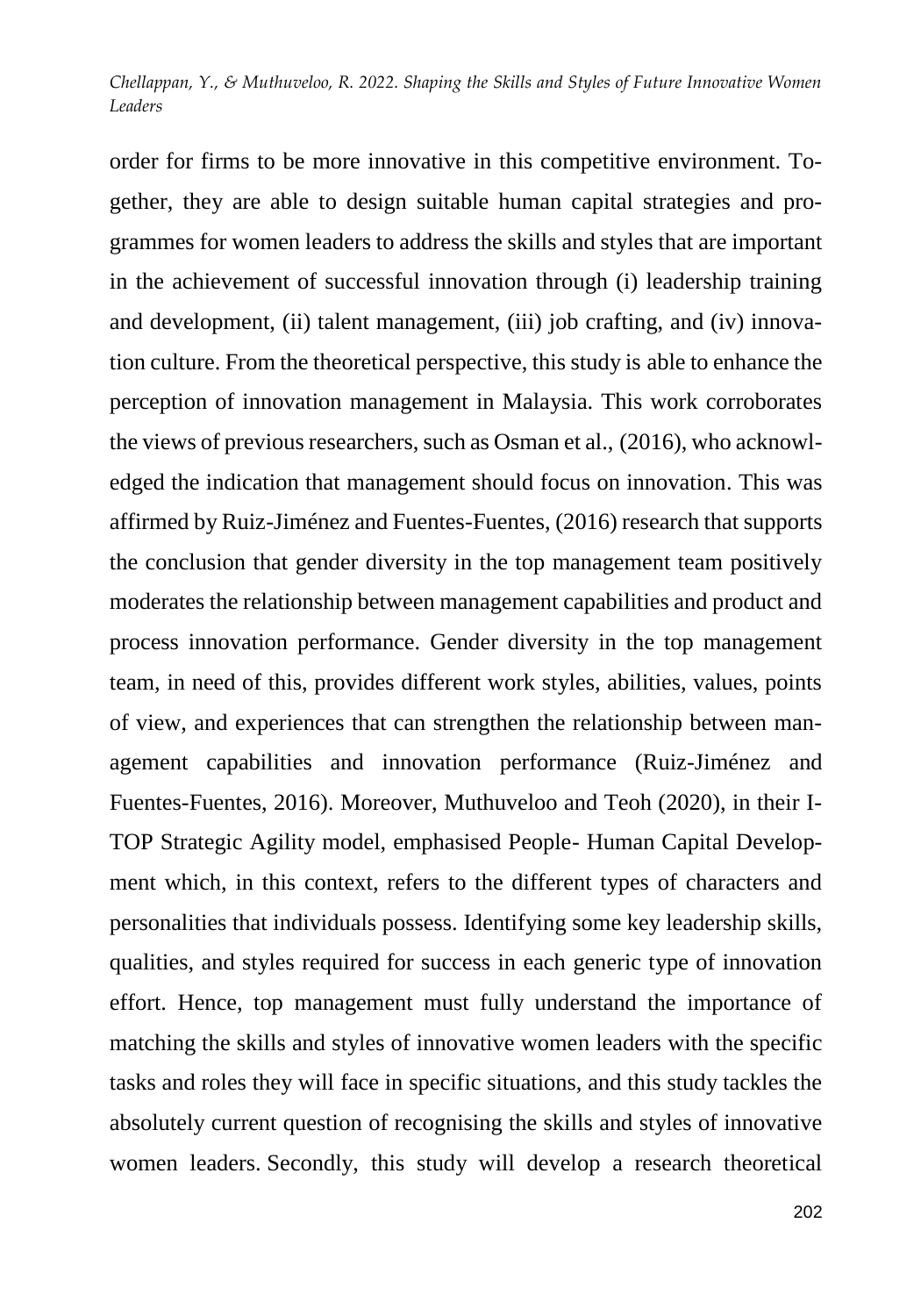model using trait theory and behavioural leadership theory. Trait theory suggests that leaders have certain attributes or qualities that make them effective leaders. Thang and Anh (2015) posited from their study that the leader must exhibit inherent traits, show skills, and engender change depending on the situation that presents itself. Further consideration of innovative leadership is important to improve the body of behavioural leadership theories, which mainly stress the capability of individuals or leaders (Adjei, 2013). This paper will add to the existing body of literature on innovation towards enriching knowledge management and will generate a new dimension for further research pertaining to the relationship of innovative women leaders overall. This research expands knowledge on strategic planning in any organisation by studying these antecedents, ensuring the relationship between innovation and women's leadership is strengthened.

#### **Conclusion**

This section elaborates the limitation faced in conducting this research and the final conclusion of this research as stated below:

#### *Limitations*

There are various limitations to this study. To begin, this study's focus on innovative women leaders is limited to the demographic profile of senior management roles, as they are the organisation's decision-makers. As a result, any respondent who is ineligible will be excluded from the research. Second, while studying innovative women leaders, researchers only looked at six crucial factors. The scope, however, is not restricted to those aspects.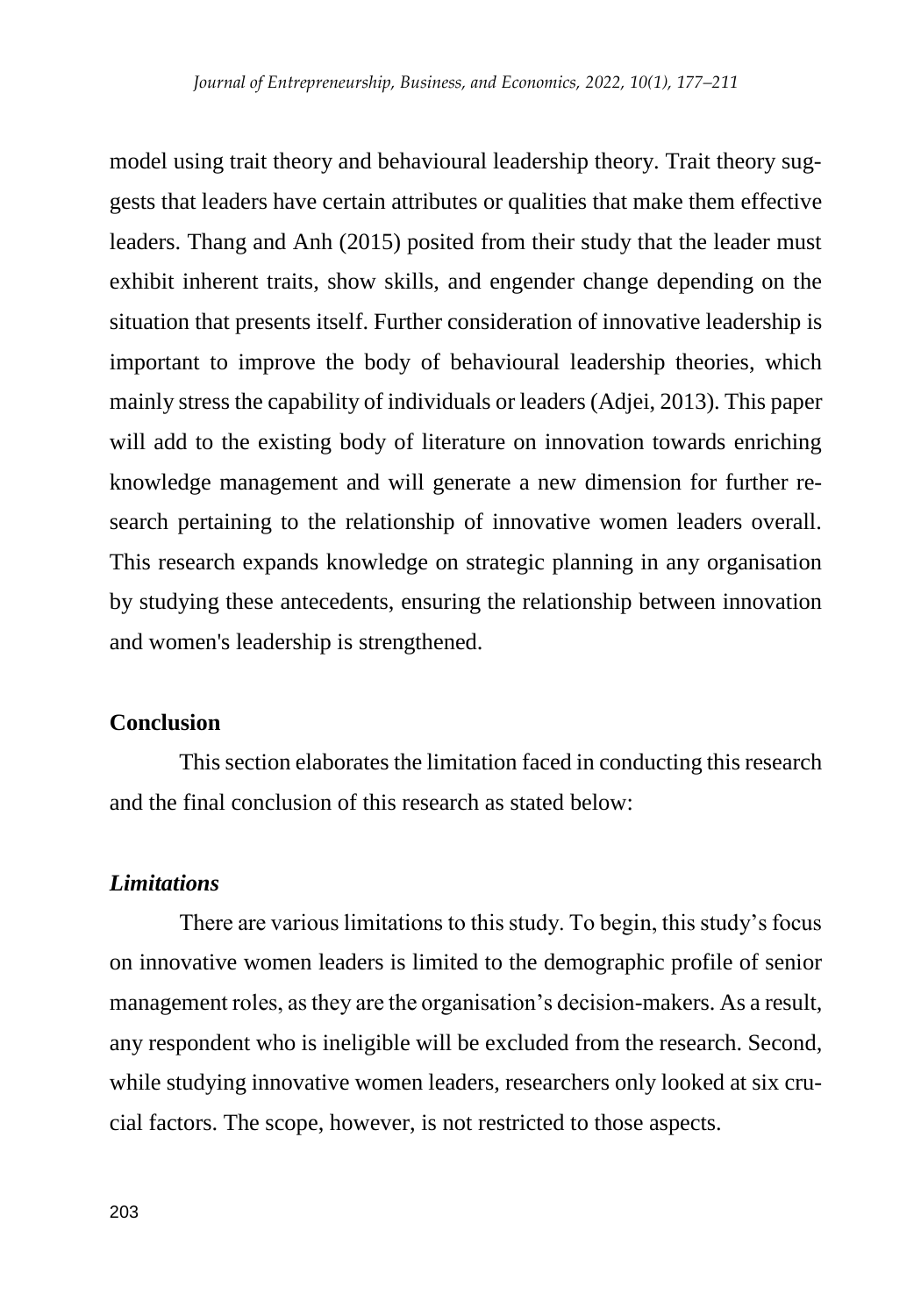### *Research Conclusions*

Innovative leaders are getting more prevalent as change has become the norm today and requires openness to continuous innovation. Many organisations around the world are ready to begin capitalising on the opportunity of a diverse workforce by implementing and re-evaluating women leadership initiatives. Women tend to have distinct qualities in their working styles, and such differences can contribute to preferable behaviours, thought and leadership. As a result, based on a review of the literature, this study attempts to address the skills and styles required to shape more innovative women leaders in Malaysia, such as visionary, critical thinking, communication skills, emotional intelligence, transformational style, and transactional style. This effort can be seen as strengthening the ongoing national innovation strategy and strategic plan in developing innovative human capital to increase the nation's economy.

### **Acknowledgments**

The author wishes to pay tribute to the Graduate School of Business (GSB) and it's institution (Universiti Sains Malaysia) that contributed to the study to date. As mentor, coach and, the contributions of Ir. Dr. Rajendran Muthaveloo along the journey are much appreciated.

#### **References**

- 1. Ab Rahman, Z. N., & Ismail, N. (2018). Determinant factors for managing innovation in the Malaysian public sector. In MATEC Web of Conferences (Vol. 150, p. 05042). EDP Sciences.
- 2. Adams, R. B., Akyol, A. C., & Verwijmeren, P. (2018). Director skill sets. Journal of Financial Economics, 130(3), 641-662.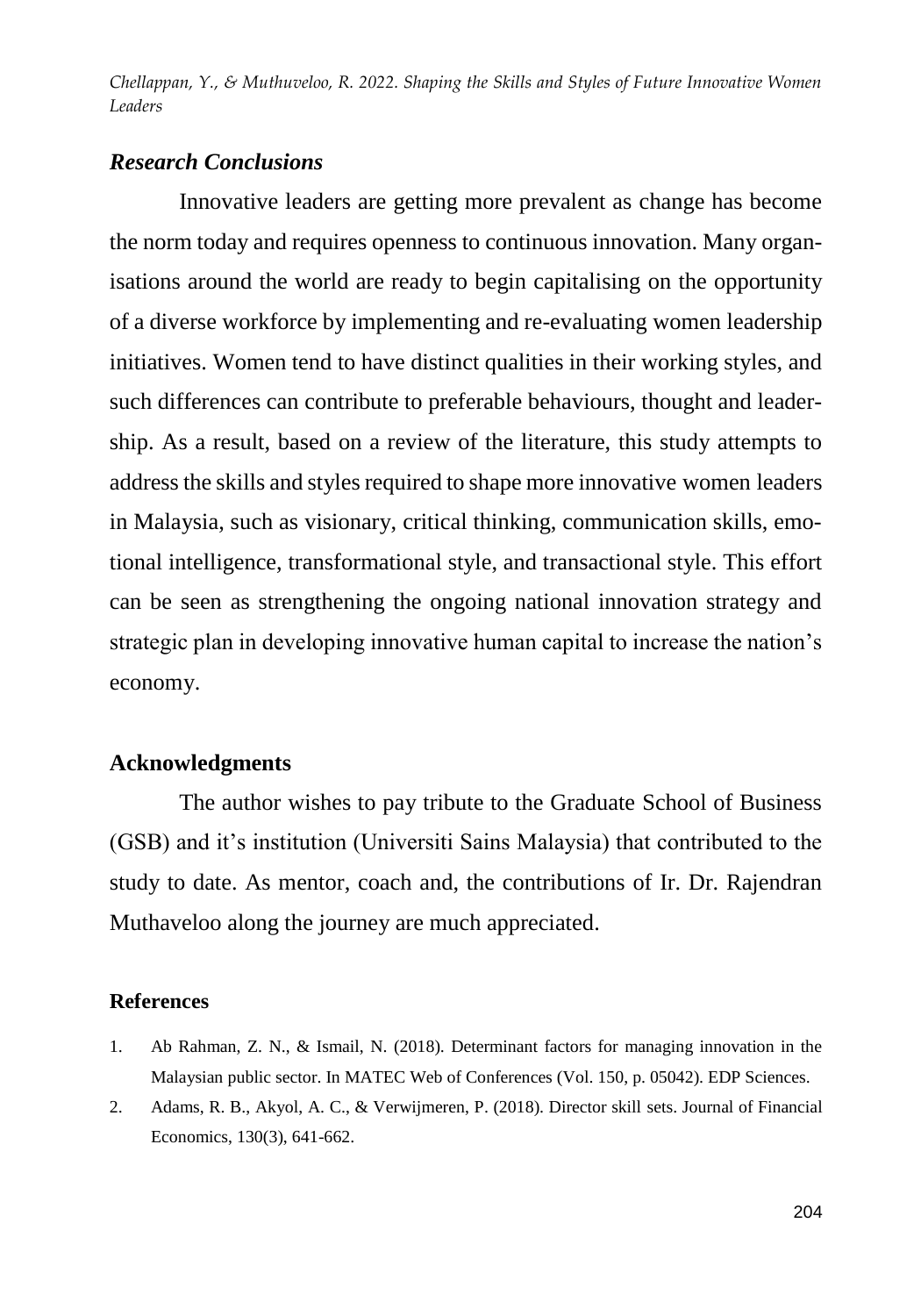- 3. Adjei, D. (2013). Innovation Leadership Management. International Journal of ICT and Management, 1, 103-106.
- 4. Al Harbi, J. A., Alarifi, S., & Mosbah, A. (2019). Transformation leadership and creativity: Effects of employees pyschological empowerment and intrinsic motivation. Personnel Review.
- 5. Ariff, A. M., Salleh, Z., Noor, M. N. H. M., Mohamad, N. R., & Ismail, N. (2017). Board diversity and innovation performance in Malaysia. International Journal of Business Governance and Ethics, 12(3), 241-261.
- 6. Ay, F. A., Karakaya, A., & Yilmaz, K. (2015). Relations between self-leadership and critical thinking skills. Procedia-social and Behavioral sciences, 207, 29-41.
- 7. Bandura, A. (1997). Self-efficacy: The exercise of control. New York: Freeman.
- 8. Bass, B. M. (1990). From transactional to transformational leadership: Learning to share the vision. Organizational dynamics, 18(3), 19-31.
- 9. Bass, B. M., Avolio, B. J., Jung, D. I., & Berson, Y. (2003). Predicting unit performance by assessing transformational and transactional leadership. Journal of applied psychology, 88(2), 207.
- 10. Bobbio, A., & Manganelli, A. M. (2009). Leadership self-efficacy scale: A new multidimensional instrument. TPM-Testing, Psychometrics, Methodology in Applied Psychology, 16(1), 3-24.
- 11. Bouzari, P., Salamzadeh, A., Soleimani, M., & Ebrahimi, P. (2021). Online Social Networks and Women's Entrepreneurship: A Comparative Study between Iran and Hungary. Journal of Women's Entrepreneurship and Education, (3-4), 61-75.
- 12. Cabello, R., Sorrel, M. A., Fernández-Pinto, I., Extremera, N., & Fernández-Berrocal, P. (2016). Age and gender differences in ability emotional intelligence in adults: A cross-sectional study. Developmental psychology, 52(9), 1486.
- 13. Campbell, B. (2012). Innovative leadership: Insights from a learning technologist. Quarterly Review of Distance Education, 13(4), 233.
- 14. Chemmanur, T. J., Kong, L., Krishnan, K., & Yu, Q. (2019). Top management human capital, inventor mobility, and corporate innovation. Journal of Financial and Quantitative Analysis, 54(6), 2383-2422.
- 15. Crant, J. M. (2000). Proactive behavior in organizations. Journal of management, 26(3), 435-462.
- 16. Daily, C. M., & Dalton, D. R. (2003). Women in the boardroom: A business imperative. Journal of Business strategy.
- 17. Damanpour, F. (1996). Organizational complexity and innovation: developing and testing multiple contingency models. Management science, 42(5), 693-716.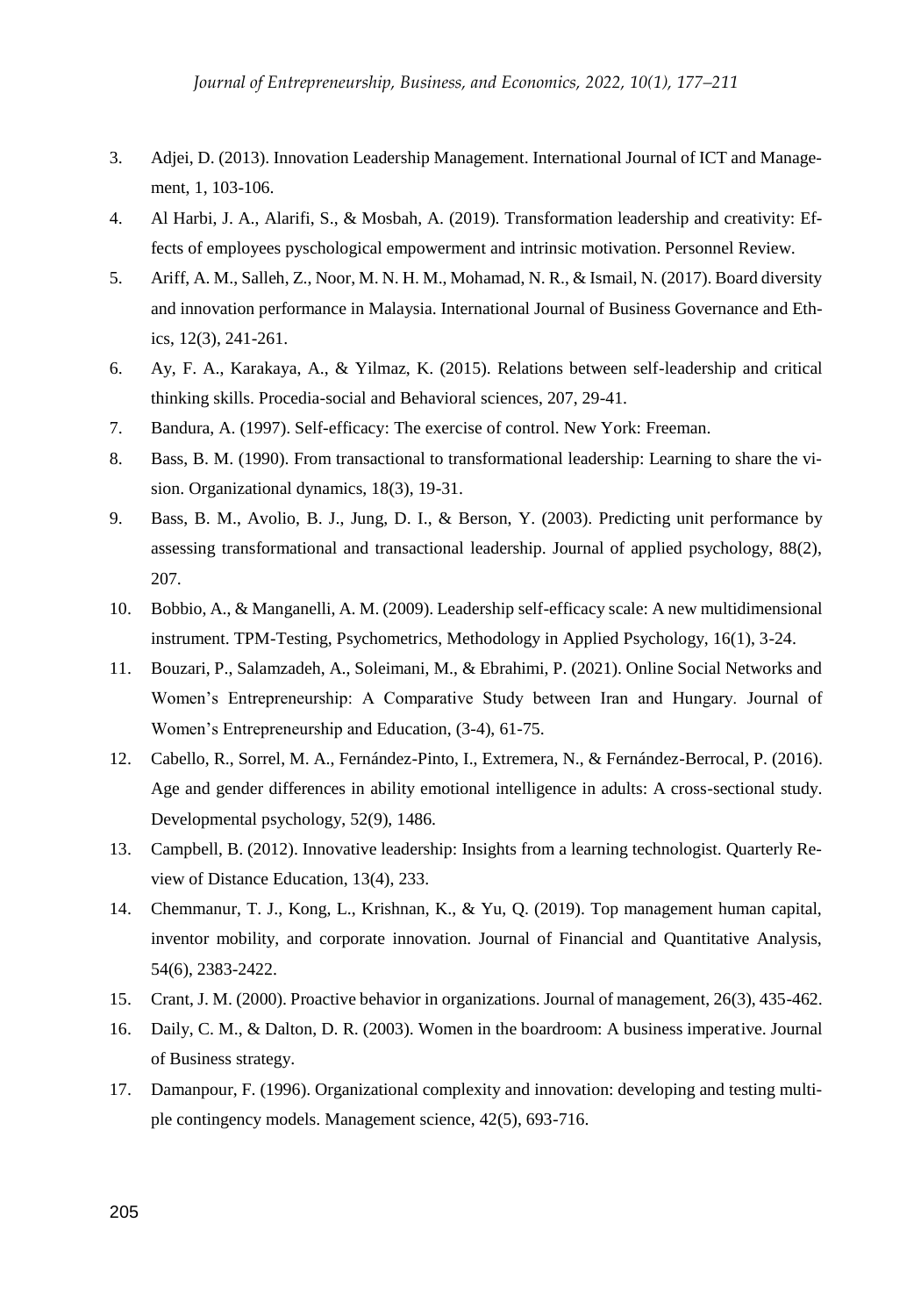- 18. Dana, L. P., Salamzadeh, A., Mortazavi, S., Hadizadeh, M., & Zolfaghari, M. (2022 a). Strategic Futures Studies and Entrepreneurial Resiliency: A Focus on Digital Technology Trends and Emerging Markets. Tec Empresarial, 16(1), 87-100.
- 19. Dana, L. P., Salamzadeh, A., Ramadani, V., & Palalić, R. (Eds.). (2022 b). Understanding Contexts of Business in Western Asia: Land of Bazaars and High-Tech Booms. World Scientific Publishing.
- 20. Dana, L. P., Tajpour, M., Salamzadeh, A., Hosseini, E., & Zolfaghari, M. (2021). The impact of entrepreneurial education on technology-based enterprises development: The mediating role of motivation. Administrative Sciences, 11(4), 105.
- 21. Denti, L., & Hemlin, S. (2012). Leadership and innovation in organizations: A systematic review of factors that mediate or moderate the relationship. International Journal of Innovation Management, 16(03), 1240007.
- 22. Detouillon, T., & Thiollière, G. (2011). What are the characteristics of leaders when managing innovation in organization?: A combination of traits and skills.
- 23. Dunne, T. C., Aaron, J. R., McDowell, W. C., Urban, D. J., & Geho, P. R. (2016). The impact of leadership on small business innovativeness. Journal of Business Research, 69(11), 4876-4881.
- 24. Eagly, A. H. (2005). Achieving relational authenticity in leadership: Does gender matter?. The leadership quarterly, 16(3), 459-474.
- 25. Ebrahimi, P., Salamzadeh, A., Gholampour, A., & Fekete-Farkas, M. (2021). Social networks marketingand Hungarian online consumer purchase behavior: the microeconomics strategic view based on IPMA matrix. Academy of Strategic Management Journal, 20(4), 1-7.
- 26. Etikan, I., Musa, S. A., & Alkassim, R. S. (2016). Comparison of convenience sampling and purposive sampling. American journal of theoretical and applied statistics, 5(1), 1-4.
- 27. Faraz, N. A., Yanxia, C., Ahmed, F., Estifo, Z. G., & Raza, A. (2018). The influence of transactional leadership on innovative work behavior—a mediation model. European Journal of Business and Social Sciences, 7(01), 51-62.
- 28. Frese, M., Fay, D., Hilburger, T., Leng, K., & Tag, A. (1997). The concept of personal initiative: Operationalization, reliability and validity in two German samples. Journal of occupational and organizational psychology, 70(2), 139-161.
- 29. Giebels, E., de Reuver, R. S., Rispens, S., & Ufkes, E. G. (2016). The critical roles of task conflict and job autonomy in the relationship between proactive personalities and innovative employee behavior. The Journal of applied behavioral science, 52(3), 320-341.
- 30. Gliddon, D. G. (2006). Forecasting a competency model for innovation leaders using a modified Delphi technique. The Pennsylvania State University.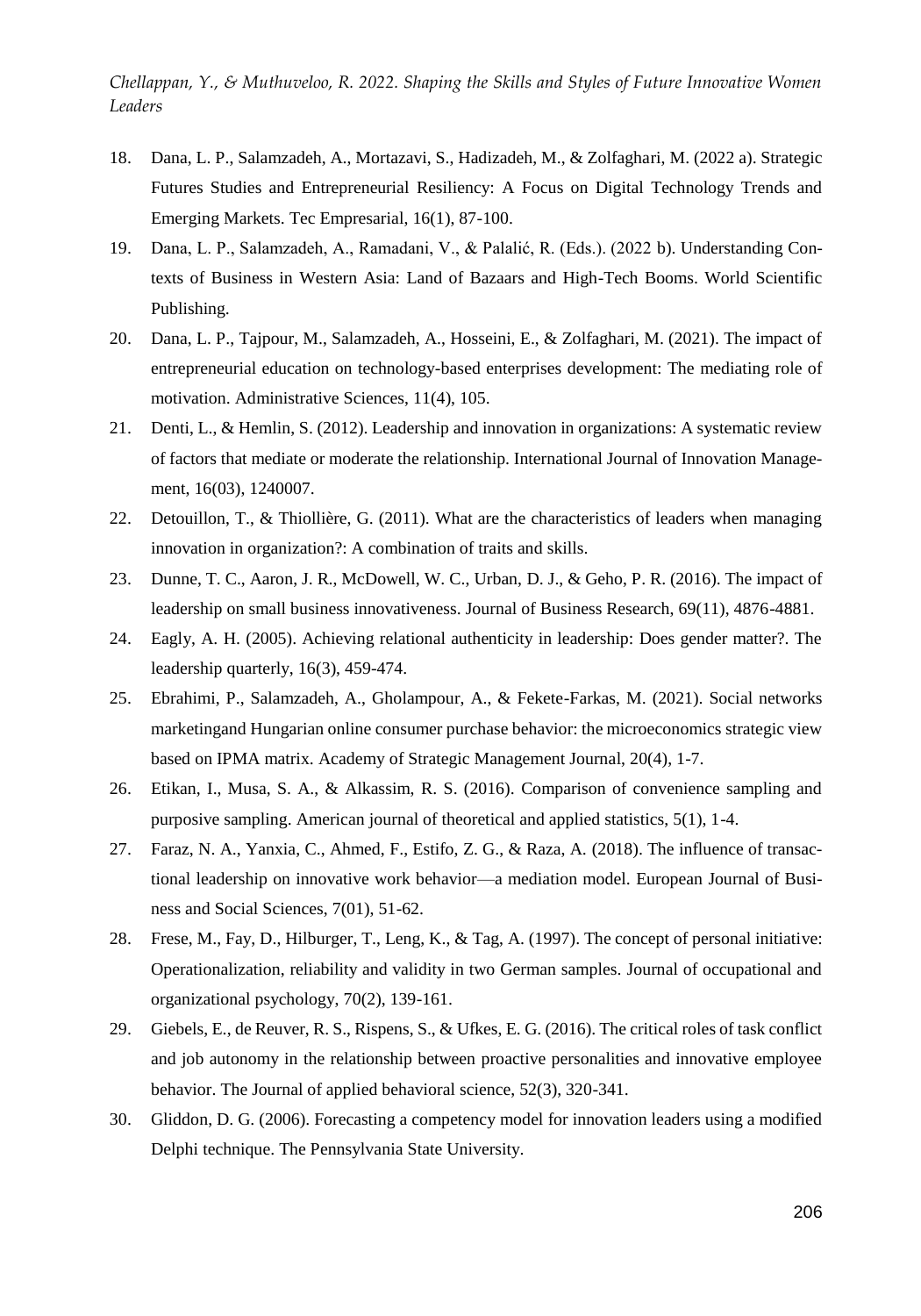- 31. Goff, D. G. (2003). What Do We Know about Good Community College Leaders: A Study in Leadership Trait Theory and Behavioral Leadership Theory.
- 32. Gray, A., & Content, F. (2016, June). 4 maps that will change how you see migration in Europe. In World Economic Forum(Vol. 16).
- 33. Griffin, D., Li, K., & Xu, T. (2021). Board gender diversity and corporate innovation: International evidence. Journal of Financial and Quantitative Analysis, 56(1), 123-154.
- 34. Gumusluoglu, L., & Ilsev, A. (2009). Transformational leadership, creativity, and organizational innovation. Journal of business research, 62(4), 461-473.
- 35. Hameed, N. S. S., Salamzadeh, Y., Rahim, N. F. A., & Salamzadeh, A. (2021). The impact of business process reengineering on organizational performance during the coronavirus pandemic: moderating role of strategic thinking. foresight.
- 36. Heffernan, M. (2002). Exhibit A: The Female CEO. Fast Company, (61), 58-58.
- 37. Hosseini, E., Ardekani, S. S., Sabokro, M., & Salamzadeh, A. (2022). The study of knowledge employee voice among the knowledge-based companies: the case of an emerging economy. Revista de Gestão.
- 38. Huse, M., & Solberg, A. G. (2006). Gender‐related boardroom dynamics: How Scandinavian women make and can make contributions on corporate boards. Women in management review.
- 39. Idris, A. (2009). Management styles and innovation in women-owned enterprises. African Journal of Business Management, 3(9), 416-425.
- 40. Jenkins, J. H., Sanchez, G., & Lidia Olivas-Hernández, O. (2020). Loneliness, adolescence, and global mental health: Soledad and structural violence in Mexico. Transcultural psychiatry, 57(5), 673-687.
- 41. Kang, J. H., Solomon, G. T., & Choi, D. Y. (2015). CEOs' leadership styles and managers' innovative behaviour: Investigation of intervening effects in an entrepreneurial context. Journal of Management Studies, 52(4), 531-554.
- 42. Kate Whiting, 21 October 2020, These are the top 10 job skills of tomorrow and how long it takes to learn them. WEFORUM. https://www.weforum.org/agenda/2020/10/top-10-work-skillsof-tomorrow-how-long-it-takes-to-learn-them/
- 43. Kawamorita, H., Salamzadeh, A., Kirby, D. A., & Demiryürek, K. (2022). The Impact of the COVID-19 Pandemic on the Development of Entrepreneurial Universities: A Study of Higher Education Institutions in Turkey. In Socioeconomic Dynamics of the COVID-19 Crisis (pp. 63- 82). Springer, Cham.
- 44. Kickul, J., & Gundry, L. (2002). Prospecting for strategic advantage: The proactive entrepreneurial personality and small firm innovation. Journal of small business management, 40(2), 85-97.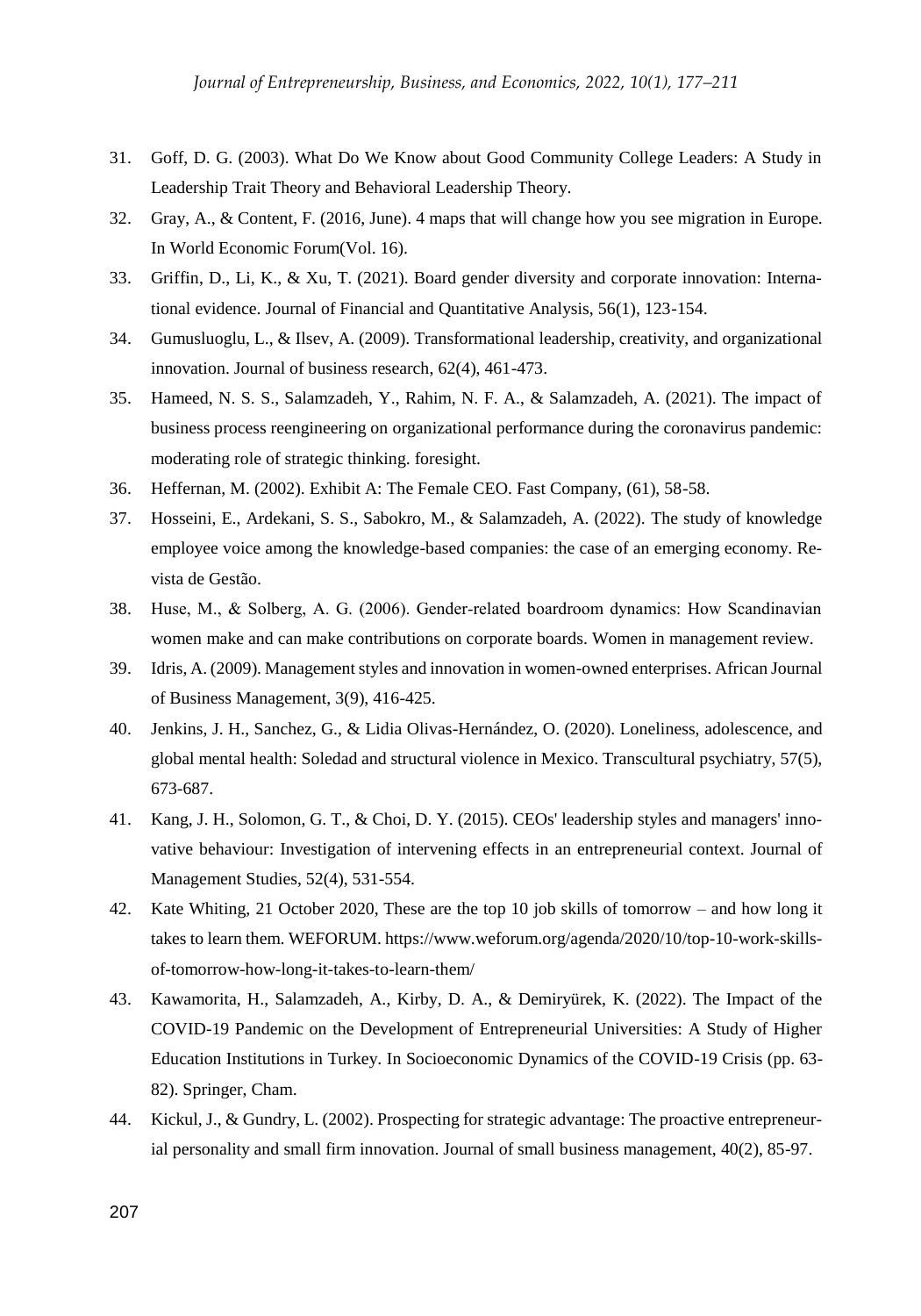- 45. Koednok, S. (2011). Leadership strategy for human capital management in Asian economy towards global integration. In International Conference on Economics, Business and Management, Singapore: Maldives.
- 46. Kozioł-Nadolna, K. (2020). The Role of a Leader in Stimulating Innovation in an Organization. Administrative Sciences, 10(3), 59.
- 47. Lazarova, T. (2014). Innovation leadership as a key skill in business. Publications in International Scientific Publications: Economy & Business Journal, 8(1), 885-893.
- 48. Lin, C. S., Chang, R. Y., & Dang, V. T. (2015). An integrated model to explain how corporate social responsibility affects corporate financial performance. Sustainability, 7(7), 8292-8311.
- 49. Luo, W., Song, L. J., Gebert, D. R., Zhang, K., & Feng, Y. (2016). How does leader communication style promote employees' commitment at times of change?. Journal of Organizational Change Management.
- 50. Lussier, R. N., & Achua, C. F. (2015). Leadership: Theory, application, & skill development. Cengage learning.
- 51. Lyngsie, J., & Foss, N. J. (2017). The more, the merrier? Women in top-management teams and entrepreneurship in established firms. Strategic management journal, 38(3), 487-505.
- 52. Makri, M., & Scandura, T. A. (2010). Exploring the effects of creative CEO leadership on innovation in high-technology firms. The leadership quarterly, 21(1), 75-88.
- 53. Mark Jones (2019), More women in the c-suite leads to greater innovation. TechHQ. https://techhq.com/2019/09/more-women-in-the-c-suite-leads-to-greater-innovation/
- 54. Mascareño, J., Rietzschel, E., & Wisse, B. (2020). Envisioning innovation: Does visionary leadership engender team innovative performance through goal alignment?. Creativity and Innovation Management, 29(1), 33-48.
- 55. Merican, Ghani (2017), Women In Leadership Positions: Where Is Malaysia At? Leaderonomics.https://www.leaderonomics.com/articles/leadership/facts-fiction-womens-agenda.
- 56. Mokhber, M., Vakilbashi, A., Zamil, N. A. M., & Basiruddin, R. (2016). Impact of entrepreneurial leadership on organization demand for innovation: Moderating role of employees' innovative self-efficacy. International Review of Management and Marketing, 6(3), 415-421.
- 57. Mouton, J. (1996). Understanding social research. Van Schaik Publishers.
- 58. Mumford, M. D., & Licuanan, B. (2004). Leading for innovation: Conclusions, issues, and directions. The leadership quarterly, 15(1), 163-171.
- 59. Muthuveloo, R., & Ping, T. A. (2020). Optimisation of Organisational Performance via I-Top Strategic Agility Model. Journal of Entrepreneurship, Business and Economics, 8(2), 154-174.
- 60. Niu, H. J. (2014). Is innovation behavior congenital? Enhancing job satisfaction as a moderator. Personnel Review.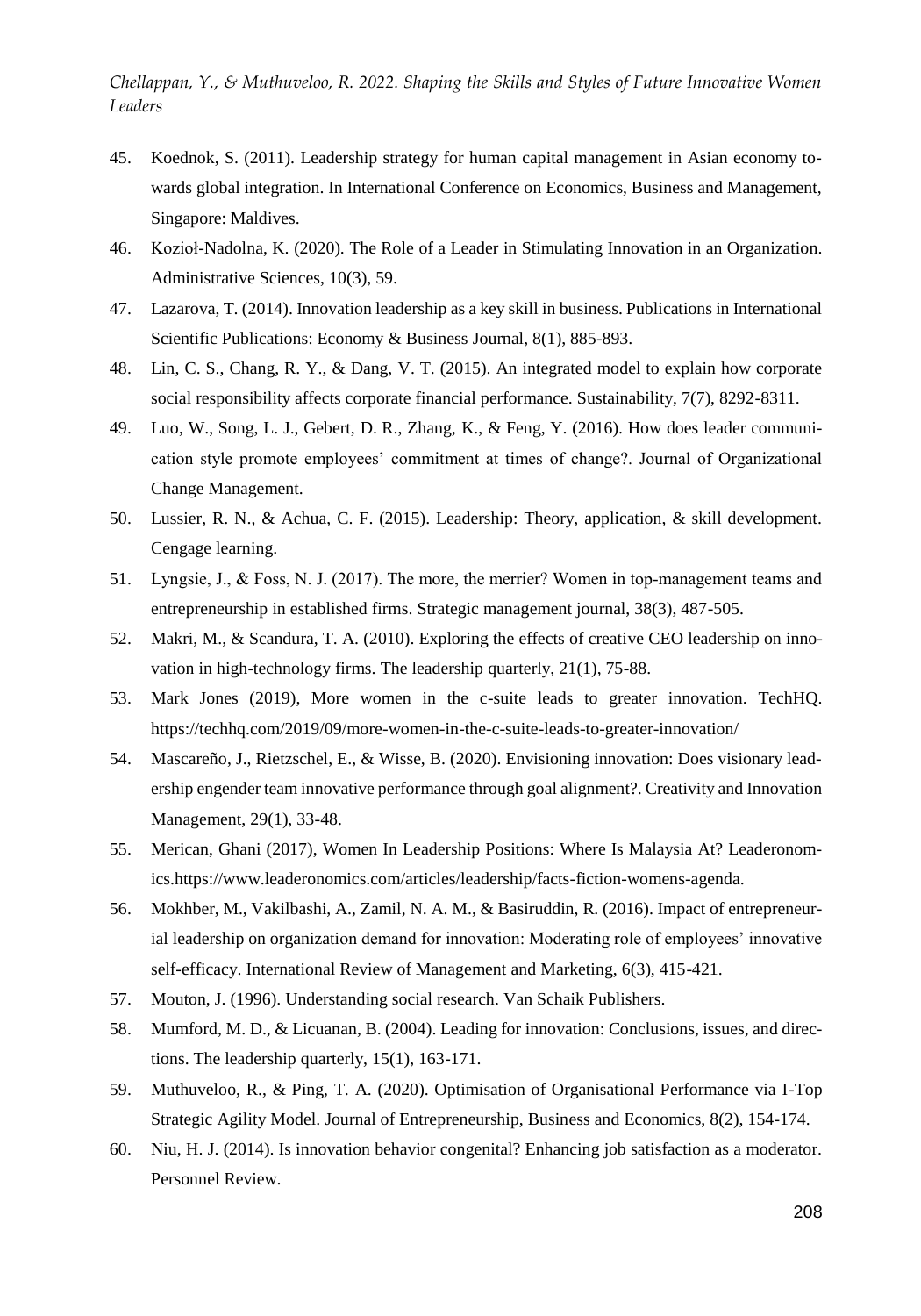- 61. Osman, S., Shariff, S. H., & Lajin, M. N. A. (2016). Does innovation contribute to employee performance?. Procedia-Social and Behavioral Sciences, 219, 571-579.
- 62. Osman, Z. (2020). Indirect Relationship among Leadership Styles, Self-Efficacy and Academic Employees' Performance in Malaysian Online Distance Learning Higher Education Institutions. Journal of Academic Research in Business and Socail Sciences, 10(8), 1093-1104.
- 63. Otieno, P. N. O. (2020). The Anatomy of Top Leadership And Impact on Decision Making Process.
- 64. Pagaura, A. (2020). Innovative leadership attributes of school administrators in the Philippines: Implications for educational management. Interdisciplinary Research Review, 15(2), 1-7.
- 65. Palanisamy, S., Chelliah, S., & Muthuveloo, R. (2021). Optimization of Organisational Performance among Malaysian Manufacturing SMEs in Digital Age via Talent Farming. Journal of Entrepreneurship, Business and Economics, 9(1), 82-120.
- 66. Pearce, C. L., Manz, C. C., & Sims Jr, H. P. (2009). Where do we go from here?: Is shared leadership the key to team success?. Organizational dynamics.
- 67. Pereira, J., Braga, V., Correia, A., & Salamzadeh, A. (2021). Unboxing organisational complexity: how does it affect business performance during the COVID-19 pandemic?. Journal of Entrepreneurship and Public Policy.
- 68. Pérez-Peñalver, M. J., Aznar-Mas, L. E., & Montero Fleta, B. (2018). Identification and classification of behavioural indicators to assess innovation competence. Journal of Industrial Engineering and Management, 11(1), 87-115.
- 69. Prasad, B., & Junni, P. (2016). CEO transformational and transactional leadership and organizational innovation: The moderating role of environmental dynamism. Management Decision.
- 70. Radovic Markovic, M., Salamzadeh, A., & Razavi, M. (2013). Women in business and leadership: critiques and discussions. In The Second International Scientific Conference on Employment, Education and Entrepreneurship, Belgrade, Serbia (pp. 19-31).
- 71. Raja, U., & Johns, G. (2010). The joint effects of personality and job scope on in-role performance, citizenship behaviors, and creativity. human relations, 63(7), 981-1005.
- 72. Rangel, G. J., Subramaniam, R. K., & bin Mustapha, M. Z. (2020). Do Heterogeneous Boards Promote Firm Innovation? Evidence from Malaysia. Capital Markets Review, 28(1), 25-47.
- 73. Rank, J., Pace, V. L., & Frese, M. (2004). Three avenues for future research on creativity, innovation, and initiative. Applied psychology, 53(4), 518-528.
- 74. Richter, A. W., Hirst, G., Van Knippenberg, D., & Baer, M. (2012). Creative self-efficacy and individual creativity in team contexts: cross-level interactions with team informational resources. Journal of applied psychology, 97(6), 1282.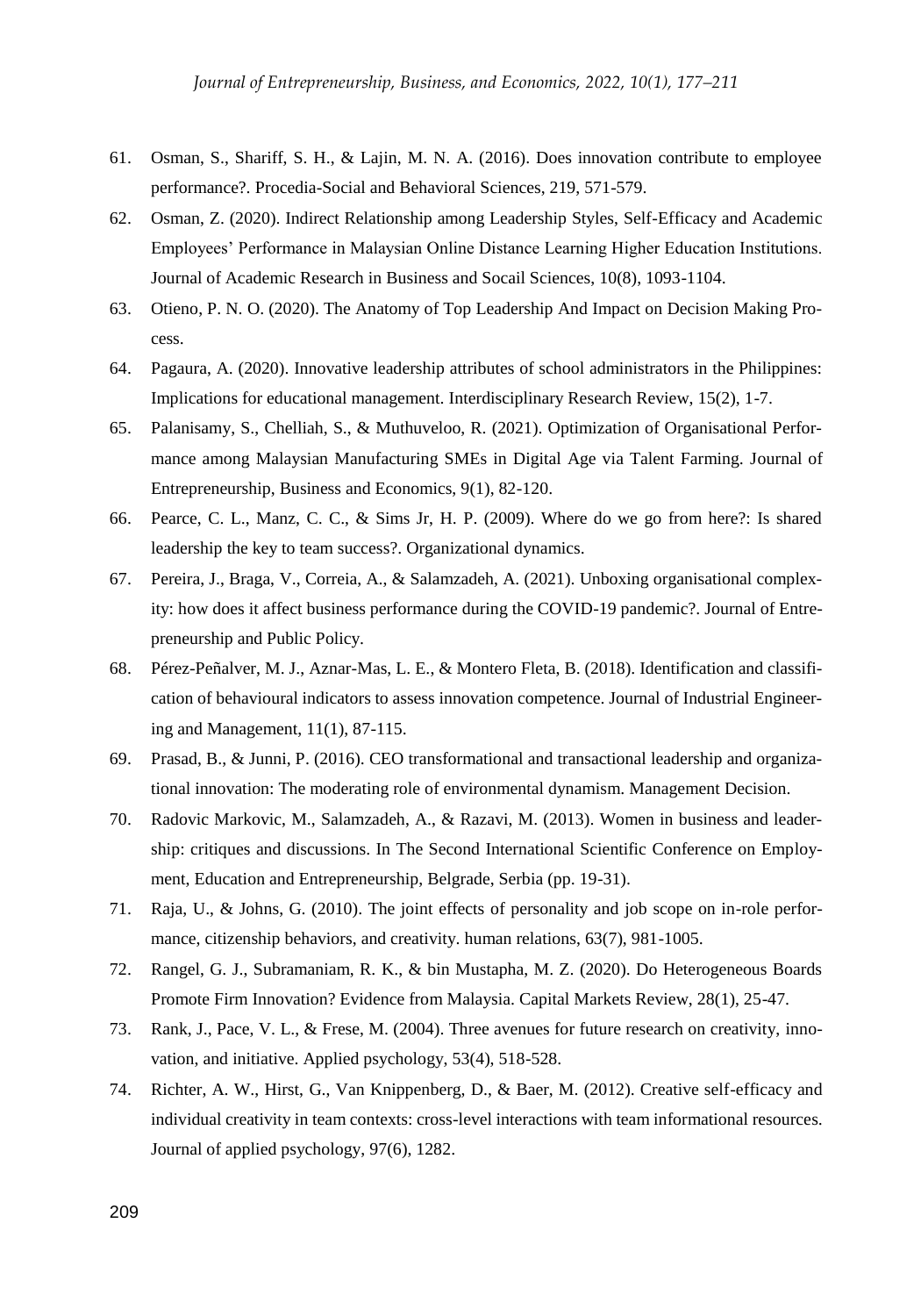- 75. Roscoe, J. T. (1975). Fundamental research statistics for the behavioral sciences [by] John T. Roscoe.
- 76. Rowe, G., & Nejad, M. H. (2009). Strategic leadership: Short-term stability and long-term viability. Ivey Business Journal, 73(5), 6-11.
- 77. Royce Tan (2019), Malaysia down in competitiveness. The Star. https://www.thestar.com.my/business/business-news/2019/10/19/malaysia-down-in-competitiveness#zwQVJfRLT3BAWmzP.99
- 78. Ruigrok, W., Peck, S., & Tacheva, S. (2007). Nationality and gender diversity on Swiss corporate boards. Corporate governance: an international review, 15(4), 546-557.
- 79. Ruiz-Jiménez, J. M., del Mar Fuentes-Fuentes, M., & Ruiz-Arroyo, M. (2016). Knowledge combination capability and innovation: The effects of gender diversity on top management teams in technology-based firms. Journal of business ethics, 135(3), 503-515.
- 80. Salamzadeh, A., & Dana, L. P. (2021). The coronavirus (COVID-19) pandemic: challenges among Iranian startups. Journal of Small Business & Entrepreneurship, 33(5), 489-512.
- 81. Salamzadeh, A., & Ramadani, V. (2021). Entrepreneurial ecosystem and female digital entrepreneurship–Lessons to learn from an Iranian case study. In The Emerald Handbook of Women and Entrepreneurship in Developing Economies. Emerald Publishing Limited.
- 82. Salamzadeh, A., Ebrahimi, P., Soleimani, M., & Fekete-Farkas, M. (2021). An AHP approach to identify the barriers of sustainable geotourism development in Iran: an economic view. Geoheritage, 13(3), 1-11.
- 83. Salamzadeh, A., Radovic Markovic, M., & Masjed, S. M. (2019). The effect of media convergence on exploitation of entrepreneurial opportunities. AD-minister, (34), 59-76.
- 84. Salamzadeh, Y., Sangosanya, T. A., Salamzadeh, A., & Braga, V. (2022). Entrepreneurial universities and social capital: The moderating role of entrepreneurial intention in the Malaysian context. The International Journal of Management Education, 20(1), 100609.
- 85. Santos, G., Marques, C. S., & Ratten, V. (2018). Entrepreneurial women's networks: the case of D'Uva–Portugal wine girls. International Journal of Entrepreneurial Behavior & Research.
- 86. Seibert, S. E., Kraimer, M. L., & Crant, J. M. (2001). What do proactive people do? A longitudinal model linking proactive personality and career success. Personnel psychology, 54(4), 845-874.
- 87. Sekaran, U., 2000. Research Method for Business (3rd Ed.). New York: John Wiley & Sons, Inc.
- 88. Shalley, C. E., & Gilson, L. L. (2004). What leaders need to know: A review of social and contextual factors that can foster or hinder creativity. The leadership quarterly, 15(1), 33-53.
- 89. Shojaei, M., & Siuki, M. (2014). A study of relationship between emotional intelligence and innovative work behavior of managers. Management Science Letters, 4(7), 1449-1454.